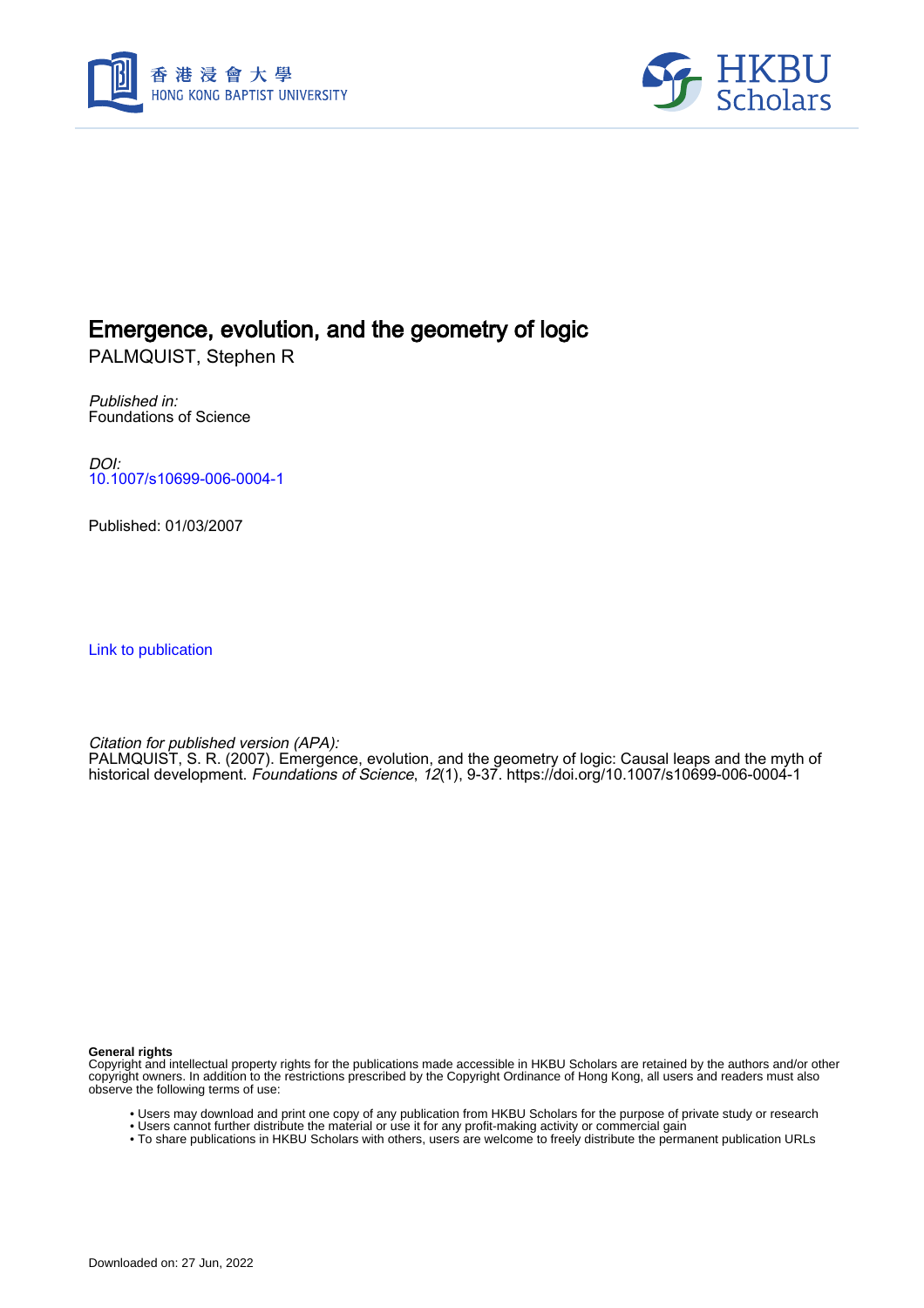### **Emergence, Evolution, and the Geometry of Logic:**

## **Causal Leaps and the Myth of Historical Development**

#### **I. Emergence and the Problem of Emergent Properties**

At what stage in its development does a foetus become a *living human being*? When is it proper to refer to a network of pulsating neurons as a "thought"? At what point does an accumulation of insightful thoughts deserve to be called a "new idea"? To what depth and breadth must a particular person's ideas and other creative works extend before he or she comes to be recognized as "great"? Such questions, despite their apparent diversity, are all instances of the same underlying question: How is it possible to discern when (i.e., at what point in its historical development) an "emerging" property *becomes* what it can be observed to be, once it has fully emerged? This question has wide-ranging implications not only for science and the philosophy of science, but also for disciplines as diverse as logic, history, and even theology. Answering such an ambitious question in the limited space of a single essay will be impossible without strictly narrowing the scope of our discussion through several limiting assumptions.

Before discussing these interpretive assumptions, a brief overview of how the term "emergence" came to be used as a philosophical concept will provide an essential focus for our subsequent analysis.<sup>1</sup> Although various theories of emergence can be identified throughout the history of philosophy, the *word* "emergence" was first introduced as a technical philosophical concept in George Henry Lewes' 1875 book, *Problems of Life and Mind*, where it referred to the evolutionary processes whereby non-living matter came to take on life and non-mental beings came to have mental properties. Early twentieth century philosophers such as and C.L. Morgan,<sup>2</sup> Samuel Alexander,<sup>3</sup> and C.D. Broad<sup>4</sup> were influenced by Lewes as they brought the concept of emergence into the mainstream of philosophical debate. Since then, especially during the last quarter of the twentieth century, the literature on emergence and emergent properties has been immense. Essentially, something (e.g., an object, property, or idea) can be said to "emerge" out of another thing (or level of reality) when the former somehow originates or is grounded in the latter, but displays such unique and unexpected characteristics that it takes on a "life" (i.e., a mutually interacting set of new properties) of its own. The issue of whether emergent properties (e.g., conscious thoughts) can be *reduced* to their underlying physical ground (e.g., certain brain states) remains one of most hotly-debated topics related to emergence.<sup>5</sup> Probably the most widely accepted contemporary position on emergence is that known as "non-reductive materialism" (see note 3), the view that emergent properties originate wholly within the physical domain, yet the qualities that manifest themselves cannot be explained merely in terms of their underlying physical interactions.<sup>6</sup> That is, once a higher-level property has emerged, we must treat the object (or at least its emergent property) as if it were more than just the sum of its lower-level parts.<sup>7</sup> In this paper, I shall argue that a careful analysis of how emergence functions in *logical* relations can shed important light on how this "more than" actually arises.

Four assumptions will serve to narrow the scope of our study in such a way as to avoid the need to deal with most of the philosophical issues that typically arise in discussions of emergent properties. First, I assume that properties do exist. While this assumption is controversial, the onus of proof in this case is on those who take the counter-intuitive position that they do not exist; thus I shall not deal with it any further here.<sup>8</sup> My second assumption is that some properties must emerge from their underlying objects or propositions in a way that contrasts with other properties that do not emerge. If this were not the case, if *all* properties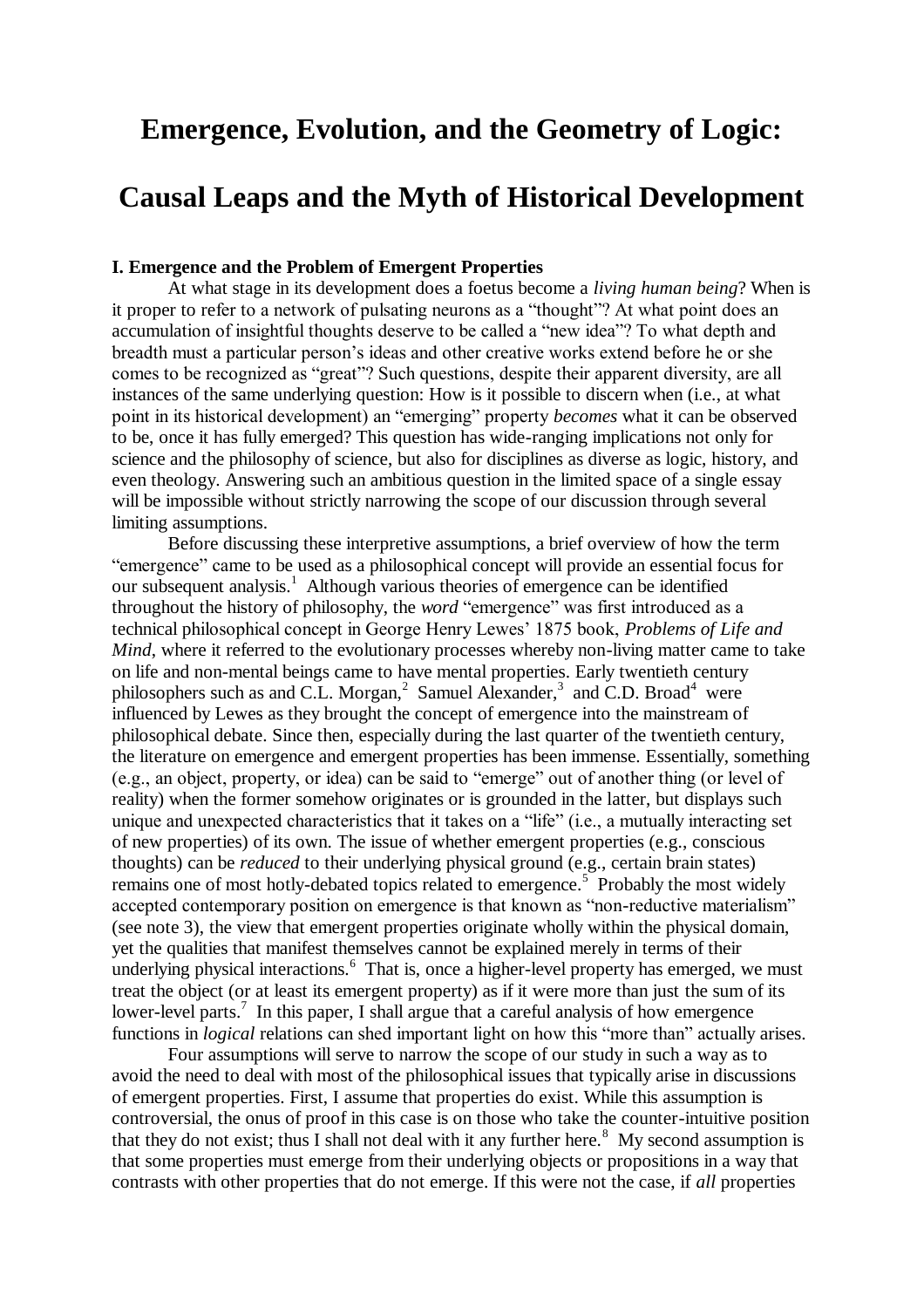were emergent (or if all were non-emergent), then our question would never arise, for there would be no background enabling us to detect an emergent property. I shall clarify this distinction shortly, though without attempting to present a full justification.<sup>9</sup> Third, I assume that the difference between emergent and non-emergent properties is *knowable*—i.e., that properties exhibit identifying marks that conform to some logical pattern. Once again, this assumption is necessary, for without it our question would be unanswerable, if not meaningless. One purpose of this essay will be to provide a limited defense of this assumption by presenting a systematic, logical way of distinguishing between different types of properties. In the end, however, this point will retain the status of an assumption, so the most we will be able to conclude is that, *if* an emergent property is knowable, then its emergence should exhibit patterns like that of the logical emergence to be illustrated below.

My fourth assumption—perhaps the most controversial of all—is that relational patterns in logic often (if not always) can be correlated directly to the spatial relations exhibited by certain simple geometrical figures. I call the systematic analysis of such analogical relations "The Geometry of Logic". This fourth assumption is unlike the other three in two respects. First, it is not a necessary assumption. Questions about the nature and function of emergent properties can (and usually are) addressed quite apart from such a correlation. Nevertheless, I believe the Geometry of Logic can be treated as a *heuristic device* that greatly enhances our ability to construct a clear and meaningful response to such questions. As we shall see, the usefulness of this device is that it exhibits a hierarchy of "levels" that can be directly compared with the levels of scientific explanation that are a core feature of any emergentist theory.<sup>10</sup> The second difference is that in this case I have already defended the assumption at great length elsewhere and have found it to be useful in stimulating deeper  $\frac{1}{\sqrt{10}}$  insight into numerous philosophical issues.<sup>11</sup> In §II of this essay I shall therefore present an overview of the essential features of the Geometry of Logic, before going on to apply those features to a few central issues relating to emergence and evolution.

The remainder of this first section will be devoted to the task of clarifying what an emergent property *is*. Perhaps the best way to understand this term is to contrast it with its opposite. For the sake of simplicity of expression, I shall coin the word "mergent" to refer to any properties that are *not emergent*. What, then, is the difference between ordinary (mergent) properties and the special *e*mergent properties that will occupy the main focus of our attention here? A property that is taken by the observer of an object or by the interpreter of a proposition to be a *standard* component of the object/proposition in a given context (usually one that is being viewed at a relatively low level of complexity) can be described as "mergent": the property *merges* with the object and/or with the meaning of the proposition in the eyes of the observer/interpreter.<sup>12</sup> For example, the fact that there are words printed on the pages of this essay is a mergent property of the essay insofar as we describe the essay in terms of its physical properties. Without the appearance of such printed words, we could not identify these pages as constituting a published essay; the fact that words do appear on these pages is therefore entirely predictable, given the known context.

Emergent properties, by contrast, are properties that appear unexpectedly and are not (at least initially) regarded as necessarily connected to the object/proposition when we consider it at the lower level of complexity. To "emerge" is to "rise out of" or "leap away from" something in such a way that a latent possibility is manifested and becomes known. Thus, the fact that the words printed on these pages can be read together in such a way that they convey a *meaning* is, from the point of view of the physical paper and the ink printed on it, an emergent property. Whether or not the ink printed on these pages really *does* convey a meaning depends, of course, on a number of contingent facts about the linguistic skills of the writer and reader. If a meaning is conveyed, then it would not be merely a mergent property because the meaning is something that cannot be explained merely in terms of the paper and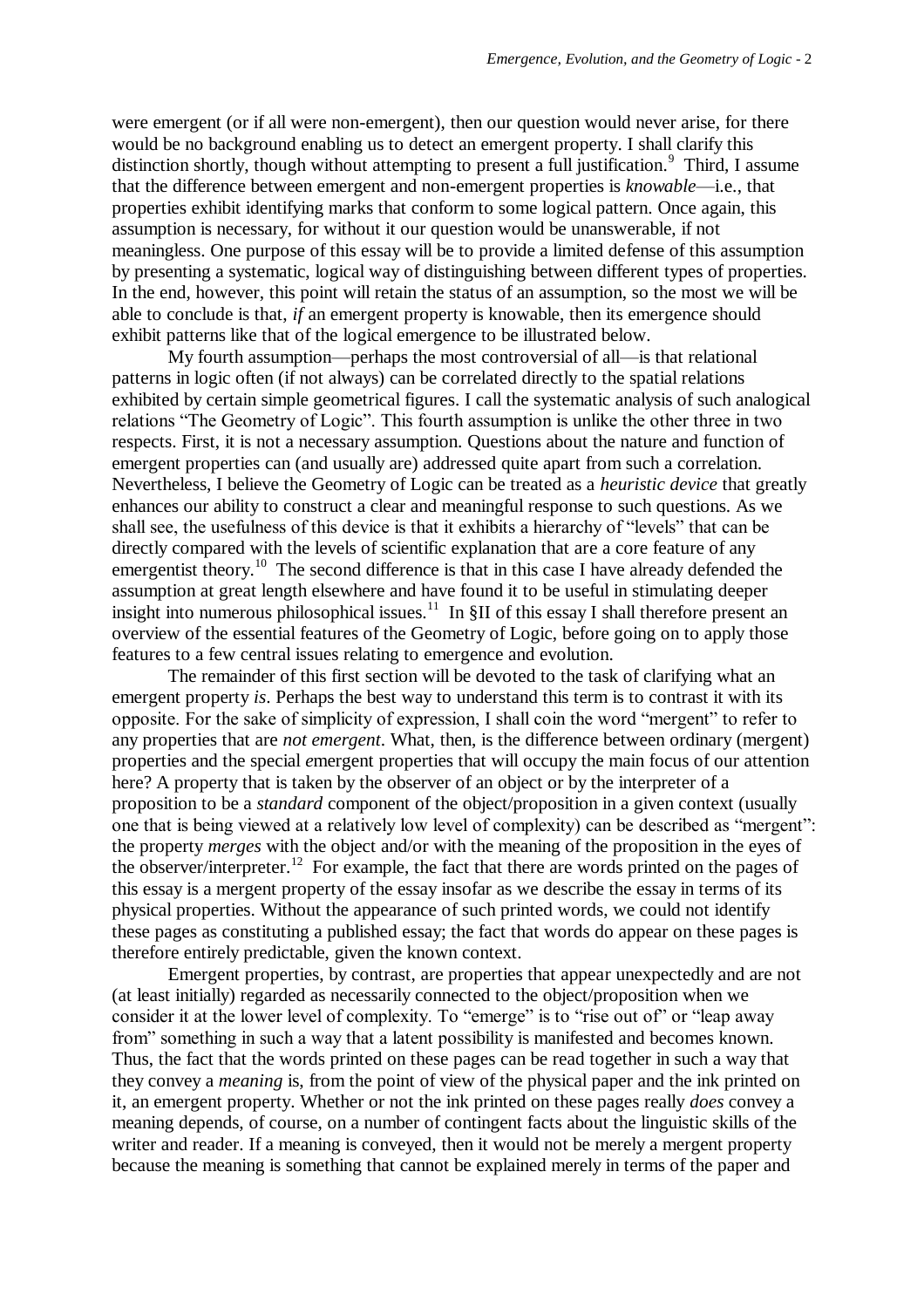ink used to convey it. The meaning could never be discovered merely by analyzing the characteristics of the paper and ink, but only by viewing these objects from a higher level of complexity, as composing words, sentences, and paragraphs. As such, the perception of meaning that justifies a reader in *calling* this collection of papers and ink "an essay" exemplifies one kind of emergent property.

Can an emergent property ever lose its emergent character and somehow become a mergent property? Likewise, can a mergent property lose its status and somehow become emergent? To answer such questions, a secondary distinction must be made: both mergent and emergent properties can be either intrinsic or extrinsic.<sup>13</sup> Extrinsic properties are properties whose association with their object (whether necessary or contingent) has a nonlinguistic source. They may only *seem* to be what we expect them to be, due to cultural conditioning; or they may be what they are as a matter of physical necessity. Intrinsic properties, by contrast, are properties whose necessary or contingent status depends entirely on the assumed meaning of the words (i.e., on purely *linguistic* conventions).<sup>14</sup> Thus, the fact that a published essay has the property of having words on a printed page is an intrinsic property: only if we use the word "essay" in a way that radically departs from the standard definition would we be able to conceive of an essay that did *not* exhibit the property of having readable words. But the *blackness* of the ink conventionally used to print a scholarly essay is an extrinsic property. It is *mergent* in the sense that we have become so accustomed to seeing black words on the printed page that anything else would seem "inappropriate" to a scholarly essay, though only contingently. If it were printed in red ink, for example, this property might make some readers (e.g., scholars) question whether it really deserves to be regarded as an essay at all.

This secondary distinction suggests that extrinsic properties can change from being mergent to being emergent (or vice versa), when viewed from different contexts, whereas intrinsic properties cannot. For instance, although "printed with black ink on white paper" is a mergent property of "scholarly essay", it is extrinsic insofar as our cultural conventions could change with time. If the editors and publishers of a few renegade academic journals decided to publish all scholarly essays in red ink, the practice might gradually catch on; as soon as all (or at least most) such journals began to follow this new convention—say, 100 years from now red ink will have become a mergent property of published scholarly essays. People would just assume that if the essay is scholarly it will be printed in red ink. However, the same cannot be said for the more basic property of *having words*. An essay is still an essay whether it is printed in black or red ink; but if in 100 years we begin using the word "essay" to refer to blank sheets of paper, then the *meaning of the word* will itself have changed. Having words is thus an intrinsic mergent property of scholarly essays, as we currently understand them.

Emergent properties are related to this secondary distinction in a similar way. The most interesting type of property, as we shall see, is intrinsic emergence. This refers to a new property that arises unexpectedly when an old situation is viewed from a level of higher complexity (or when the situation somehow actually *becomes* more complex), yet the new property is necessary to the *identity* of the object under consideration. The four questions raised at the very beginning of this essay—concerning when *life* begins, when neural firings become a *thought*, when thoughts become a new *idea*, and when a person with ideas becomes *great*—all refer to examples of intrinsic emergence. A whole list of other examples, such as when two people who were formerly "just friends" come to be "united in love", would not be difficult to compile. As we shall see in §III, however, this fourth type of property is so different from the others that serious doubts can be raised as to whether it represents a real possibility at all. I shall therefore forego any further discussion of it until that point.

After briefly introducing the Geometry of Logic in the next section of this essay, I shall use it to illustrate some of the basic features of how emergence operates. I shall then apply it in §III to the task of clarifying the fourfold distinction made above, between different types of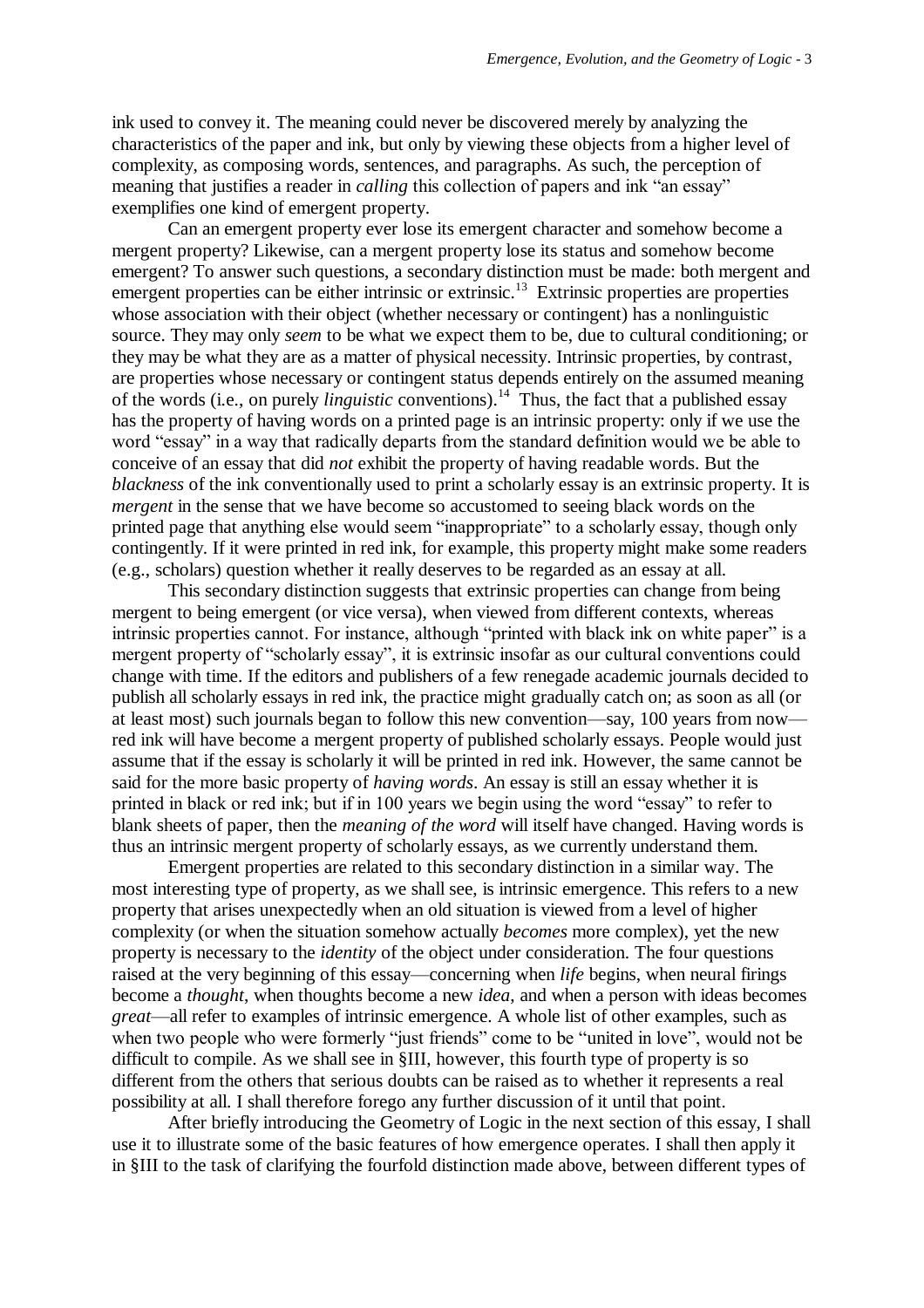properties. The relationship between the logic of emergence and certain assumptions often made about the nature of evolution will be the main focus of our attention in that section. I shall conclude the essay in §IV by arguing that the proposed way of understanding the similarities and differences between the four types of mergent/emergent change calls into question a myth that has dominated academia—philosophers as much as scientists and other academics—for nearly two centuries. The myth, in a nutshell, is that the best (if not the only proper) way to examine the origins of an idea is to trace its historical development, uncovering the empirically discernable causes that led, step by step, to the point where a new idea, or "insight" (as I prefer to call it), was bound to emerge. Questioning this myth on the basis of the logic of emergence opens up a potential (though not a compelling need) for theological explanation to fill an explanatory gap that appears to remain in a state of inevitable mystery if we appeal to scientific explanation alone.

#### **II. Patterns of Emergence in Geometrical Relations**

Let us look now at how the Geometry of Logic can shed light on the nature and function of emergent processes in general. After briefly introducing the four main logicogeometric figures used to depict systematic relations, I shall point out several interesting patterns of emergence that can be observed by viewing the diagrams as a series. This will demonstrate that emergence *is* possible, at least in a logico-geometrical context. It will also prepare us for attempting in §III to clarify the distinction made in §I between types of mergent and emergent properties and for examining a special problem associated with evolutionary emergence.

The Geometry of Logic is divided into two main parts, based on what I call "analytic logic" and "synthetic logic". For our purposes, we can think of the former as relating to any logical distinction between *two* opposites (i.e., to any dyadic opposition) and the latter, to any logical distinction between *three* terms (i.e., to any triadic opposition), where two terms are analytic opposites and the third somehow combines or "synthesizes" the others.<sup>15</sup> The most obvious geometrical maps for the simplest (or "first-level") forms of analytic and synthetic relations are the line segment (with its two opposite endpoints) and the triangle (with its three vertices), respectively. Figure 1 uses the "+" and "-" symbols to denote the simple conceptual opposition in a first-level analytic relation (1LAR), while Figure 2 adds a third term, "x", to denote the simple synthesis of opposites in a first-level synthetic relation (1LSR).





*Figure 2: The Triangle as a ILSR Map* 

The diagrams used in the Geometry of Logic are labeled with mathematical symbols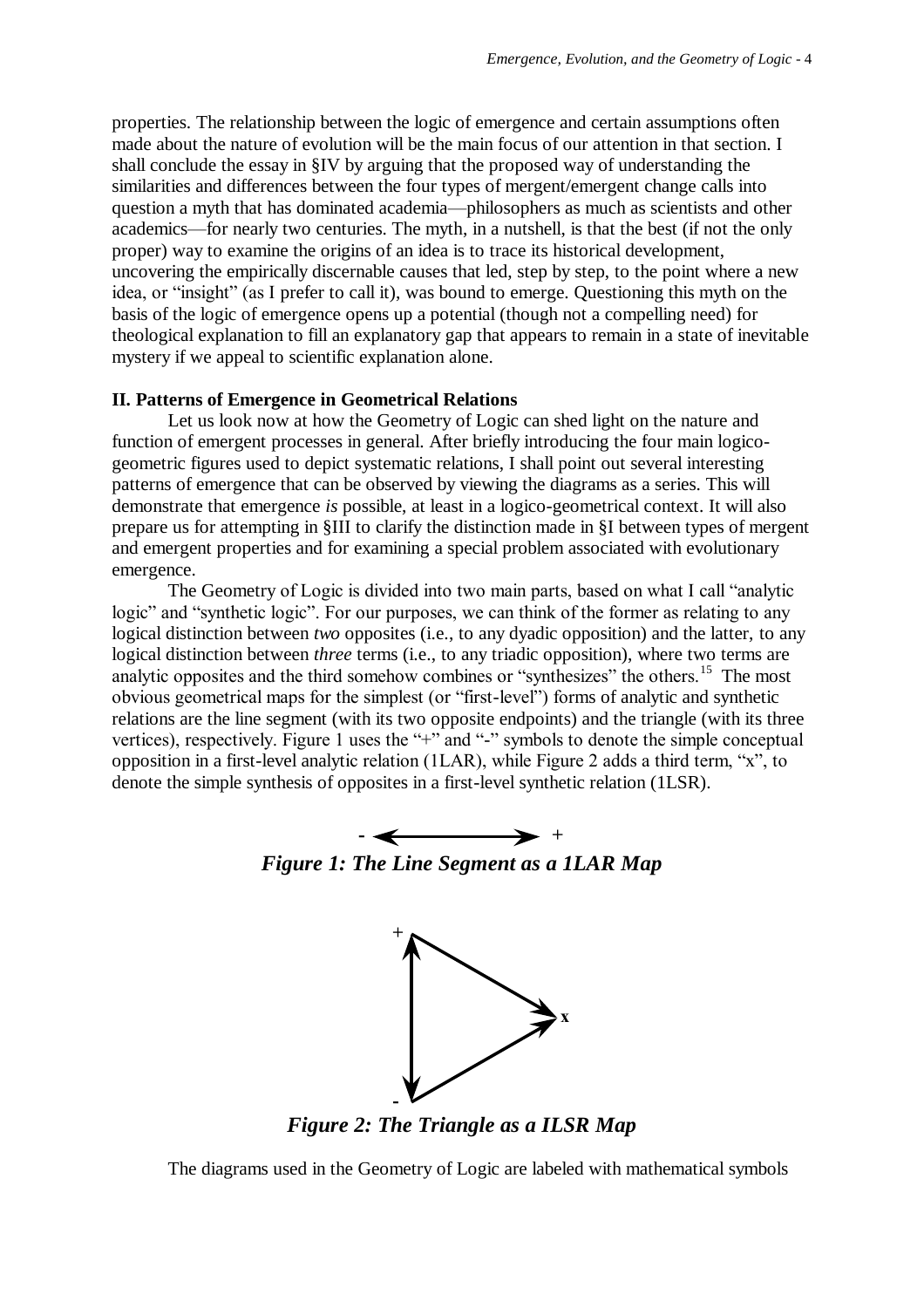$($ "+", "-", or "x") in order to represent purely formal-logical relations, which can then later be filled with some content. Any one symbol, when viewed individually, is called a "term". A term or combination of terms (as in Figures 3 and 4, below) that stands in a logical relationship to one or more other (combination of) term(s) is called a "component", especially when used as a label for one distinct part of a diagram. The arrows on the diagrams represent different sorts of opposition. Double-headed arrows represent contradictory opposition (i.e., opposition between two components that do not share any of the same terms), whereas singleheaded arrows represent polar opposition (i.e., opposition between two components that have at least one common term and at least one different term). For more detailed discussions of these mapping rules and the logical apparatus used to label the maps, see the references listed in note 11.

Both simple forms of relation, the 1LAR and the 1LSR, give rise to a hierarchy of more complex "levels". In emergentist terms, we could say these simple forms constitute the "basal conditions" that enable all higher levels to "emerge". By comparing the different levels of analytic relations with each other, we can discover that the formula determining their structure is:

 $2^{\mathbf{L}} = \mathbf{N}$ 

where "L" stands for the *level* of the distinction (i.e., how many pairs of opposites are being interrelated) and "N" stands for the *number* of different combinations. For instance, the most common type of analytic relation, the second-level analytic relation (or 2LAR), consists of *two* pairs of opposites that combine to produce *four* interrelated concepts  $(2 \times 2 = 4)$ . As such, it is best mapped onto the four endpoints of a cross (i.e., two line segments intersecting at their midpoints, with each segment representing the distinction between one pair of opposites), as shown in Figure 3.



*Figure 3: The Cross as a 2LAR Map*

The formula determining the structure of all synthetic relations is similar to the one for analytic relations, the only difference being that the "2" is replaced by a "3":

$$
3^L=N
$$

Thus the second-level synthetic relation (2LSR) has nine combinations (3 x  $3 = 9$ ) and would need to be mapped onto a geometrical figure with nine distinct points. A good example of a figure with this logical form is the "Enneagram", a term taken from the Greek words meaning "nine" and "line". This logico-geometrical figure, constructed out of a circle with nine lines passing through it, was originally used by early Muslim mystics as a tool for distinguishing between personality types. After passing into virtual oblivion for several centuries, it has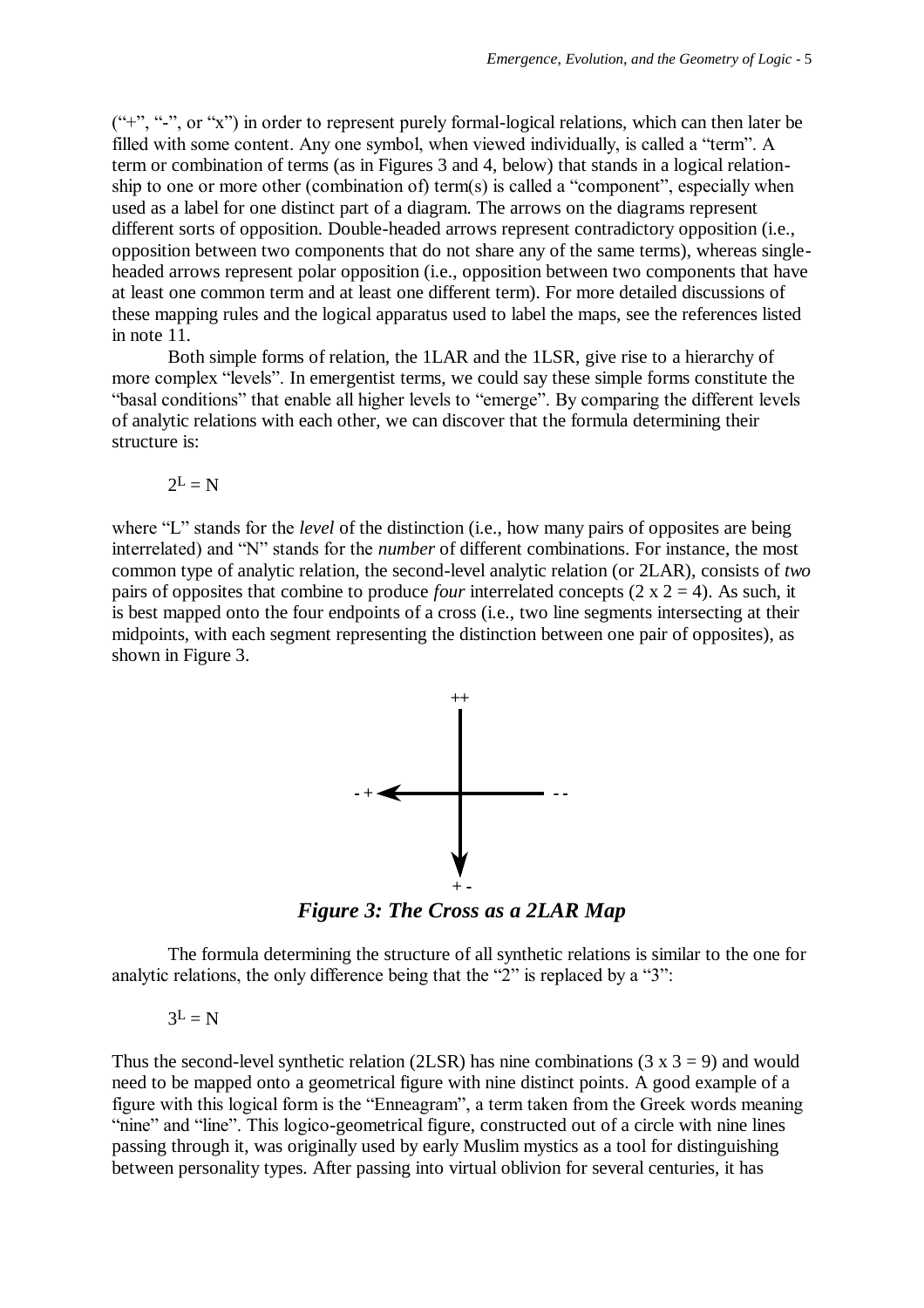recently been revived by a growing number of writers interested in using it to encourage spirituality and personal growth.<sup>16</sup> Whatever one may think of such theories, one fact cannot be denied: merely by advancing from a first-level relation to a second-level relation, numerous new and unexpected features of the whole emerge. These features exist between the logical components of the higher-level system on their own; the diagrams merely serve as visual tools that make such features easier to detect.

From the two basic applications of the Geometry of Logic (analysis and synthesis) emerges a third application, involving various *combinations* of analytic and synthetic relations. For our purposes the most significant of these "compound relations" (as I call them) is the *twelvefold compound relation* (12CR). This consists of a 2LAR with each of its four components divided into a 1LSR (4 x 3 = 12). Apparently accidental examples of this form of conceptual relation abound in daily life (e.g., the twelve hours on our clock dials, the twelve months on our zodiacal calendars, the twelve tribes of Israel, etc.), with more systematically predetermined examples sometimes playing an important role in philosophy (e.g., Kant's twelve categories<sup>17</sup>), social sciences (e.g., Jung's system of psychological types<sup>18</sup>), and even natural science (e.g., the system of twelve sub-atomic particles<sup>19</sup>). What is important to note here is that, in order to be a genuine 12CR, these relations must be regarded not merely as a haphazard collection of any twelve items, but as an integrated whole made up of four sets of three, where the four is a 2LAR and each set of three is a 1LSR. Of the various ways of mapping a 12CR, I prefer to use a circle divided by a cross into four quadrants, with each quadrant having two additional points equidistant between the two poles of the cross (like a clock dial), as shown in Figure 4.



*Figure 4: The Crossed Circle as a 12CR Map*

Rather than examining various other, more complex aspects of the Geometry of Logic, I shall now show how certain features even of the simple diagrams introduced above can serve as instructive illustrations of how emergence operates. First, note that the two opposites in Figure 1 *arise out of* a prior unity that could be represented as a point.<sup>20</sup> Before carrying out the initial analytic division, nobody could have been sure that the point (as a representation of the original unity) would be divisible into opposites. But once the 1LAR emerges, this property seems obvious. Likewise, the potential for these opposites to be reunited, as shown in Figure 2, is an emergent property that no amount of prior analysis could have enabled us to predict. It simply has to *happen*; then it seems obvious.<sup>21</sup>

With Figure 3 the emergence of intrinsic properties becomes more complex. Patterns arise that were somehow already implied in Figure 1, yet could never have become explicit until they emerged in the 2LAR. For example, by moving clockwise around the diagram from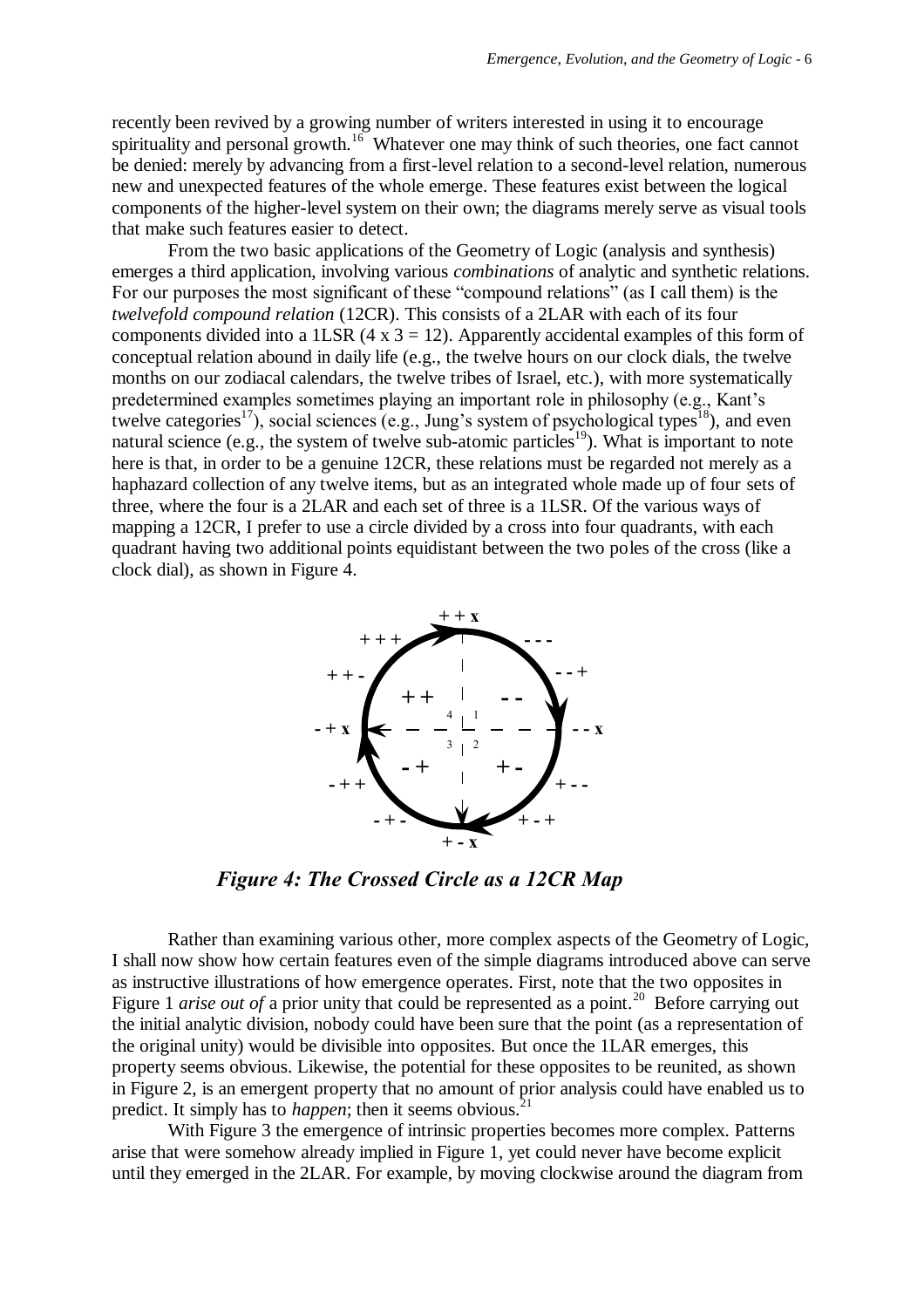the 3 o'clock position, we now see for the first time a development that passes from the most negative component  $(-)$ , through the two mixed components  $(+$ - and  $(+)$ , to the most positive component (++)—a logical pattern that becomes even more complex in Figure 4. The most obvious example of the new properties that emerge as a result of the added complexity in Figure 3 is that we now find *three* distinct types of opposition: primary polarity (-- vs. +- and  $++$  vs.  $-+$ ), secondary polarity ( $--$  vs.  $-+$  and  $++$  vs.  $+-$ ), and contradiction ( $++$  vs.  $--$  and  $+-$  vs. -+). The 1LAR, by contrast, exhibits only simple contradictory opposition (+ vs. -). As we shall see in §III, the two types of 2LAR polarity correspond to the intrinsic-extrinsic and emergent-mergent distinctions, respectively (cf. Figure 5, below), while the contradictory opposites represent a third set of formal relationships, not noted in the foregoing discussion. In this way, the Geometry of Logic will provide an ideal (i.e., a priori) method of clarifying the logic of emergent properties.

Each higher level of logico-geometrical relation produces more and more complex patterns of emergence.<sup>22</sup> In Figure 4, for example, we see not only a more detailed version of the movement from the component with the most negative value (---), through a series of gradual permutations, to the component with the most positive value  $(++)$ , but also a complex array of interrelationships between the twelve components. This includes not only a new form of polarity, defined by the relations between the third term in each component, but also various forms of "bipolarity", where two terms are the same and only one differs. Moreover, numerous patterns of triads and quaternities emerge once we begin to analyze the relationships between the various components.

At its most extreme levels of complexity, where forms of relation can no longer be depicted by simple geometrical figures, the Geometry of Logic could make use of something like Mandelbrot's Fractal Geometry instead. Fractal Geometry could provide an quasisystematic (indeed, chaotic) alternative to standard (Euclidean) geometry; yet in the end it would lead to the same conclusion we have reached here, that geometric forms can provide us with deep insights into the astonishing ways emergent properties operate.<sup>23</sup> My purpose here, however, is not to draw any conclusions about the merits or demerits of the Geometry of Logic (this being one of the *assumptions* of this paper put forward in §I), but only to illustrate how emergent properties can lie dormant within lower levels and *leap* out at us when we examine the higher levels. The question this raises is whether what is true in this logical realm is also true in the ontological realm of our experience of objects in everyday life. To this question we shall now turn our attention.

#### **III. Evolutionary Emergence: Causal Leaps in Natural Processes**

Keeping in mind the essential features of the Geometry of Logic introduced in §II, we shall now turn our attention back to the basic distinctions made in §I. The first and most important point to note is that the two dyadic distinctions discussed there seem to form a perfect<sup>24</sup> 2LAR. By mapping the intrinsic-extrinsic distinction onto the vertical and horizontal axes of a cross (i.e., associating it with the first term of each dyadic component), with the emergent-mergent distinction defining the polar opposition on each axis (i.e., the second term of each component),  $25$  we can construct a map relating these distinctions to four basic manifestations of change, as shown in Figure 5.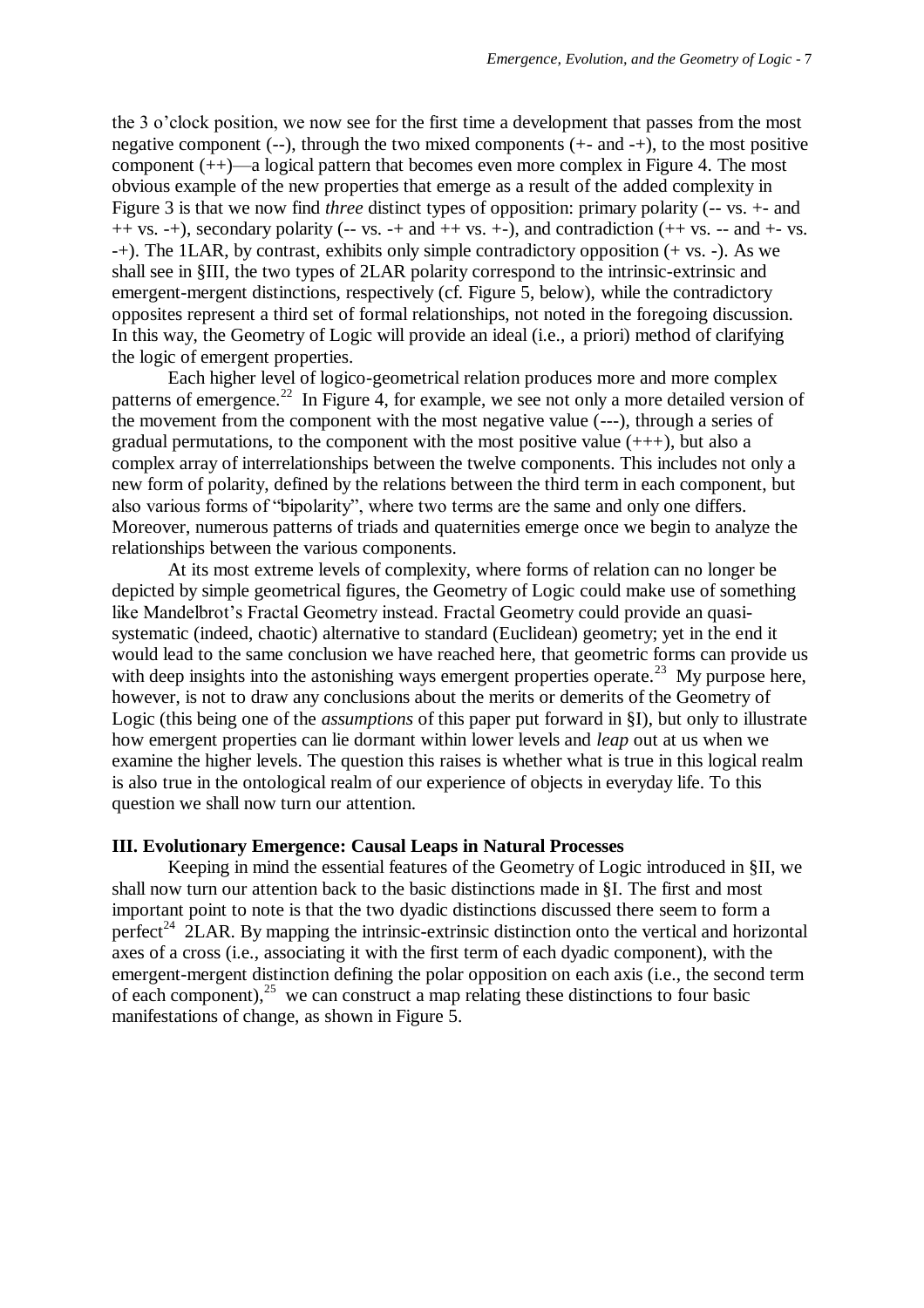

As we saw in §I, extrinsic mergent properties, such as the blackness of the words on this page, *could* change but are generally assumed to remain the same. I have chosen the term "stagnation" to describe this kind of *potential* change, because a property that changes in this way is analogous to a pool of water that is stagnant but could become fresh if it ever began to move. Being the absence of change, stagnation is appropriately mapped onto the "--" position of the cross (cf. Figure 3). The polar opposite of stagnation is "flux": a continuous flow of changes that never seems to settle on one form or content. Extrinsic emergence, as in the rather odd example of this essay being printed with red ink, typically has this characteristic. But this is only an appropriate example to the extent that such a change comes as a surprise. An extrinsic emergent property must continuously change if it is to maintain the element of surprise and resist becoming mergent. A better example, therefore, is speech itself; for every language is constantly changing. Indeed, the very possibility of communication arises out of the tension between stagnation and flux, the interaction between mergent and emergent types of extrinsic properties.

This tension would never be able to maintain its balance if it were not for the fact that some properties simply do not change, but remain constant. Intrinsic mergent properties have a permanence that grounds our ability to communicate and enables us to detect something genuinely new when it arises. If we could not count on an essay containing words, then the question of whether the words are printed in black or red ink would never arise. Yet like stagnation, permanence is itself balanced by a polar opposition to a manifestation of change that is both like it (intrinsic) and unlike it (emergent). The change that gives rise to such intrinsic emergent properties is best called "evolution", for evolutionary changes help us *identify* a particular concept or object (e.g., an organism) and distinguish it from others like it. Such changes, like those relating to geometric emergence (see §II), arise out of a potential that was permanently present in the prior state, but did not manifest itself until a particular moment in time.

Just as stagnation and permanence are somewhat similar (both lacking signs of change) yet also different (only the former has the *potential* to change without destroying the identity of the object itself, or its property), so also flux and evolution represent fundamentally different types of change. "Flux" refers to a continuous development that advances according to clearly determined increments, though it may have proceeded differently. The process that caused the red ink to replace the black ink would presumably be easy to determine; but the new color might just as well have been green. "Evolution", by contrast, refers to a sudden change that could not have been foreseen, and whose causes (if any) may remain hidden, even though it seems necessary when viewed in retrospect. Biologists believe life evolved from non-living material; yet how this could have happened remains a matter of speculation that cannot be repeated in a laboratory. Likewise, every human being was once a tiny foetus,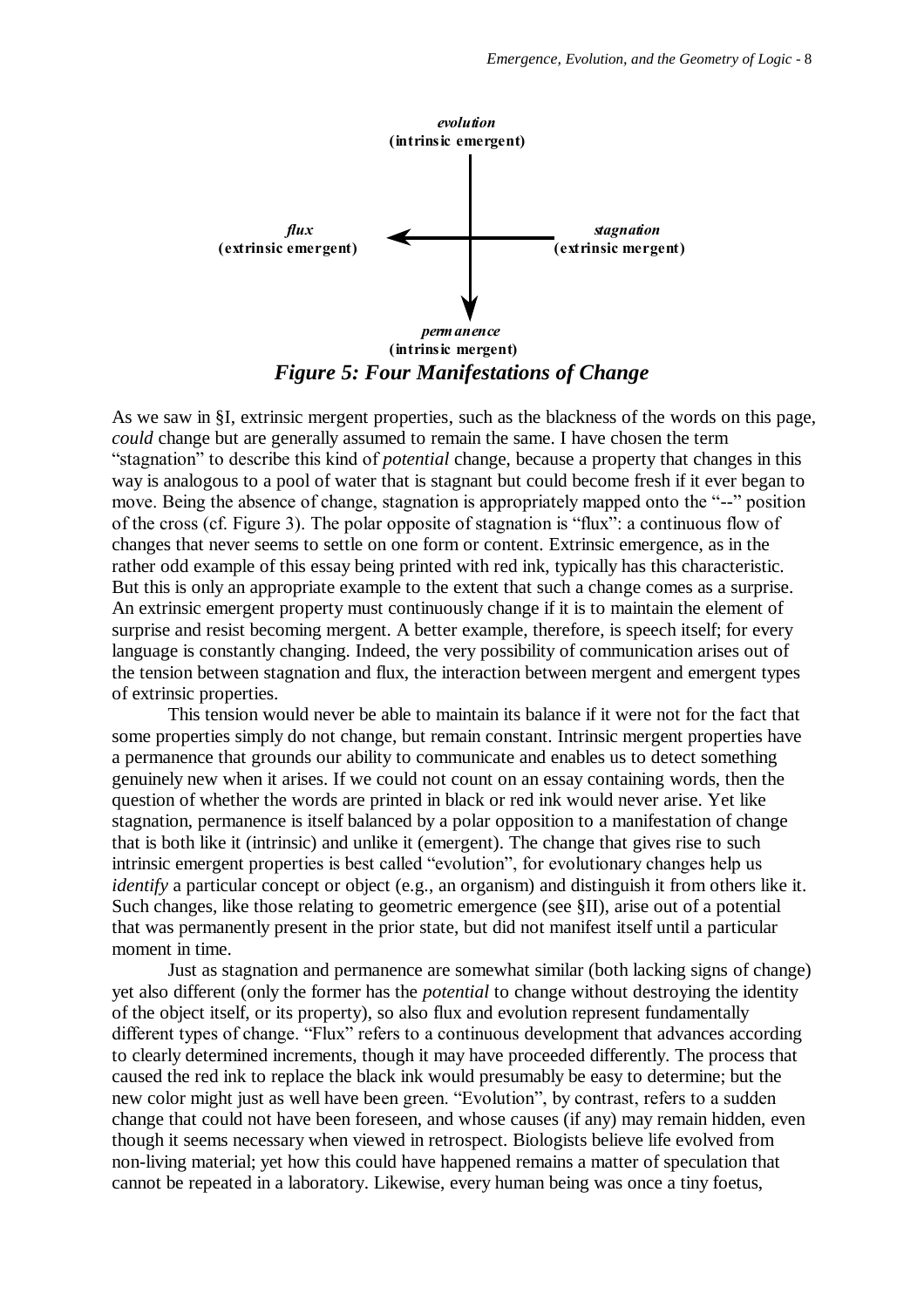totally dependent on another organism (i.e., its mother); yet at some point it evolves a distinct life of its own. Although empirical observation may enable us to make educated guesses, we cannot know for certain when or in what manner such emergent properties will arise until they actually emerge.

The foregoing distinction between "flux" and "evolution" can be clarified by relating it to a corresponding distinction made by Kant. In his *Opus Postumum*, he contrasts two types of "transition": a "step" is a change from one position to an immediately adjacent position, whereas a "leap" is a change that skips over one or more intermediate position(s).<sup>26</sup> The former describes the type of transition characteristic of *flux*, while the latter corresponds to that of *evolution*. Take an object, A, that has a mergent property, X, at time  $t_1$ , and imagine it comes to have an emergent property,  $Z$ , at time  $t_3$ . Property  $Z$  is intrinsic if there is no third property that mediates between properties X and Z. It is extrinsic if the path from X at  $t_1$  to Z at t<sub>3</sub> passes through another property, Y, at t<sub>2</sub>. In the former case A evolves, whereas in the latter it undergoes the kind of change characteristic of flux.

Kant's distinction foreshadows Kierkegaard's later treatment of faith as an irrational "leap" across the abyss of one's own existence. That Kierkegaard's "stages of life" (the aesthetic, the ethical, and the religious) are to be regarded as evolving out of each other, rather than as causally determined by what goes before, is evident from the stress he puts on their paradoxical character. Without going into the details of Kierkegaard's theory, we can take note of the challenging question this raises: if evolution (understood as the emergence of a new *intrinsic* property) requires something like a "leap of faith", then is it even *possible* for it to play a constitutive role in science? Answering this question will be our main concern for the remainder of this section.

We saw in §II that intrinsic emergence does occur in the highly abstract (i.e., conceptual) realm of mathematics, as illustrated by the Geometry of Logic. But does this mean it is a real possibility in the natural world? I believe a detailed analysis of the phenomena of natural evolution would show that it is, though its epistemological status is highly paradoxical (see note 31, below). Classical (Darwinian) evolutionary theory claims that organisms tend to pass on from generation to generation those properties that are more likely to help them adapt to their environment, that the organisms carrying out this selection process most efficiently will survive the longest, and that organisms will tend to find gaps in the natural world in order to evolve in ways that are not already exhausted by existing organisms. In terms of the framework given in Figure 5, this means *individual organisms* tend to inherit the most advantageous extrinsic mergent (--) properties, yet "somehow" the *species* has the ability to supplement these, over a long period of time, with intrinsic emergent (++) properties. Once the latter emerge, they (being intrinsic) become integrally related to the very identity of the species in question, so that they too are passed on genetically to each individual.

But how is this possible? Where does this "somehow" come from? All too often evolutionary theorists, failing to distinguish between the four types of change introduced above, attempt to explain evolutionary transformations in entirely causal terms. That is, they hypothesize complicated accounts of how a given species might have developed, step-by-step, from having property X, through the intermediate stage of having property Y, to the current stage of having property Z—though in practice such accounts usually involve more than one intermediate step. Such a theory of smoothly flowing development admittedly describes how many simple causal phenomena undergo observable changes; yet when applied to long-term evolutionary changes, it quickly becomes absurd. For as long as there is no *new input* into a system, mere flux cannot produce anything *fundamentally* new. Evolution proper cannot take place merely as a series of minute increments that eventually manages to span the gap from one side of an abyss to the other. It will normally *involve* such causal fluctuations in some way; but what makes it evolution, as opposed to mere environmental adaptation, is the ability to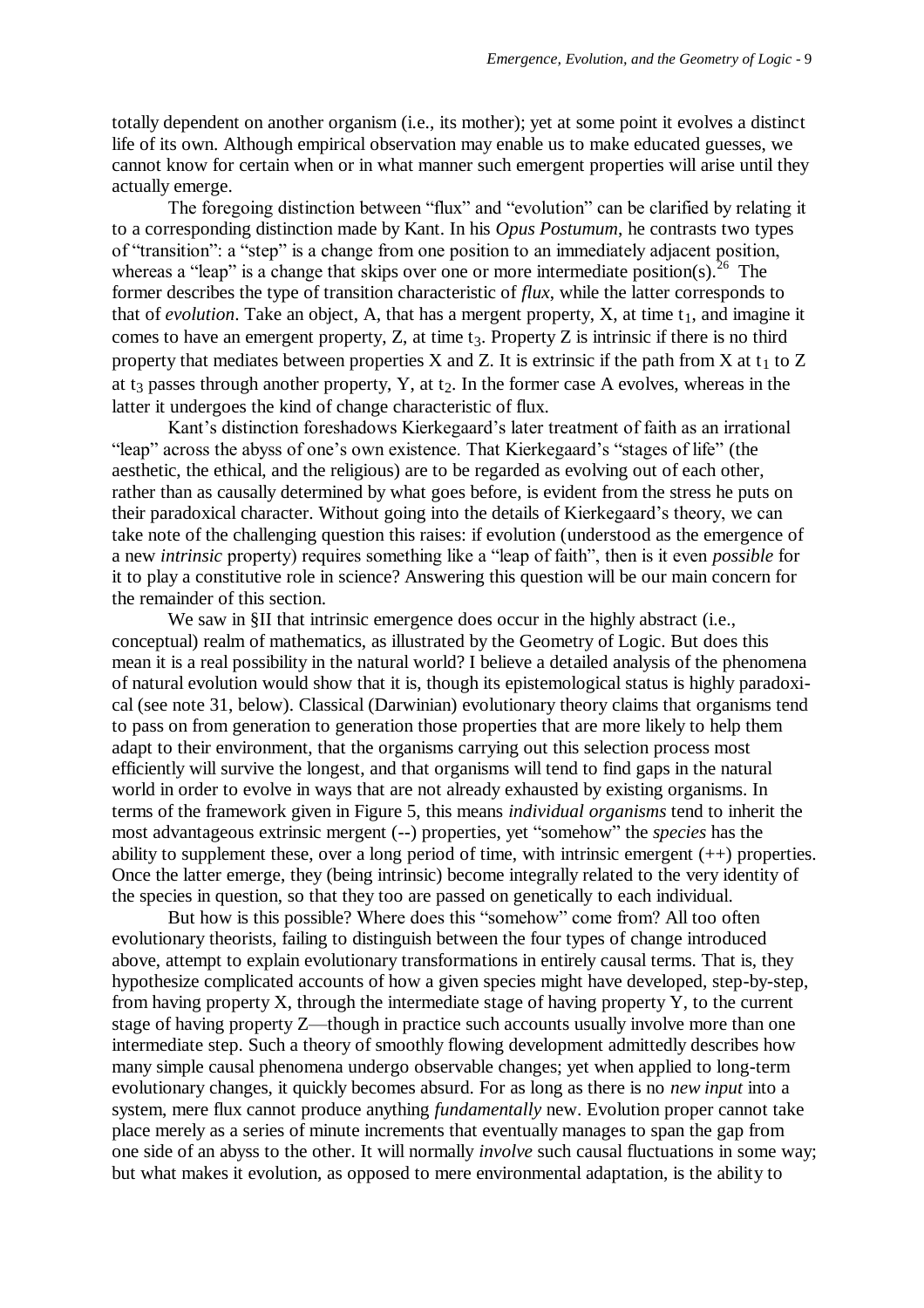disclose an unrealized potential that already existed in the original (pre-evolutionary) state.

How merely sentient life-forms (i.e., life-forms with pre-conscious awareness capable of perception) emerged from the lifeless cosmic "soup", how animal consciousness emerged from these simpler sentient life-forms, and how human self-consciousness emerged from the lower-level consciousness of our animal cousins are all questions that cannot possibly be answered by theories of incremental change alone.<sup>27</sup> Consciousness may be *rooted* in a preconscious level of awareness, but it is also something fundamentally new. Self-consciousness and rationality are likewise dependent on an evolutionary progression from the kind of conscious life we observe in the animal kingdom; but to *reduce* the former to the latter would be to ignore the mysterious origin of language itself. This view of evolutionary biology has been developed in considerable detail in Teilhard de Chardin's many books,  $28$  so I shall not attempt to defend it any further at this point. Of the many other, more recent theories that have been developed along lines that are compatible with the position advanced here, two that are particularly worthy of mention are Catastrophe Theory, initially expounded by René Thom and Christopher Zeeman,  $29$  and the now standard theory of the triune brain.<sup>30</sup>

The myth assumed by so many (though increasingly few) evolutionists is that, if we could only observe the evolutionary process as it happened, then we could locate the proverbial "missing link" that would enable us to give a complete, step-by-step explanation of the transition from one level to the next. Our study of emergent properties, however, has shown this to be a category mistake. Such an assumption fails to distinguish between evolutionary change and the causal processes that guide the extrinsic flux studied by ordinary science. Genuine evolution refers to *intrinsic* emergence, and this proceeds (whether in purely conceptual contexts such as the Geometry of Logic or in the empirical context of natural sciences such as biology) by sudden leaps—"emergencies", as it were—rather than by a stepby-step progression.

#### **IV. Evolutionary Emergence, Insight, and the Myth of Historical Development**

In the foregoing discussion of natural evolution we noted a common tendency to interpret evolutionary change as a continuous flux, rather than in terms of the discontinuity characterized by intrinsic emergent properties. A good way to counteract this common assumption is to observe the interesting parallels that exist between evolution on the grandest scale and other, smaller-scale forms of evolution. Recall the opening question of this essay. Just as we cannot observe any "magic moment" in the development of a foetus when it suddenly ceases to be merely a lump of dependent tissue and becomes an independent human being, so also genuinely evolutionary changes in general cannot be localized as happening at any given point in time. The reason bio-ethicists have such difficulty determining when life "begins" is essentially the same as the reason archaeologists cannot find the "missing link" that would take the mystery out of evolutionary leaps. Step-by-step growth is nowhere more apparent, and our knowledge of the stages nowhere more carefully studied, than in the transformation of a tiny sperm-approaching-an-egg into a newborn baby; video cameras have captured virtually the entire process on film, yet none have ever been able to detect the moment when human life as such begins. We simply do not know if it is present until after it has already clearly emerged. The onset of life, like *all* evolutionary change, is recognizable only *a posteriori*—i.e., only after the change has taken place.<sup>31</sup>

With this in mind, let us return now to the common assumption mentioned briefly near the end of §I, that new ideas emerge through a step-by-step process of cause and effect, not unlike the kind of process that is often assumed to take place in natural evolution. Understanding a great thinker's development—how he or she *arrived at* a new idea—is often regarded as a prerequisite for (and sometimes even as more important than) understanding the ideas themselves. The effects of this typically unquestioned assumption on scholarship can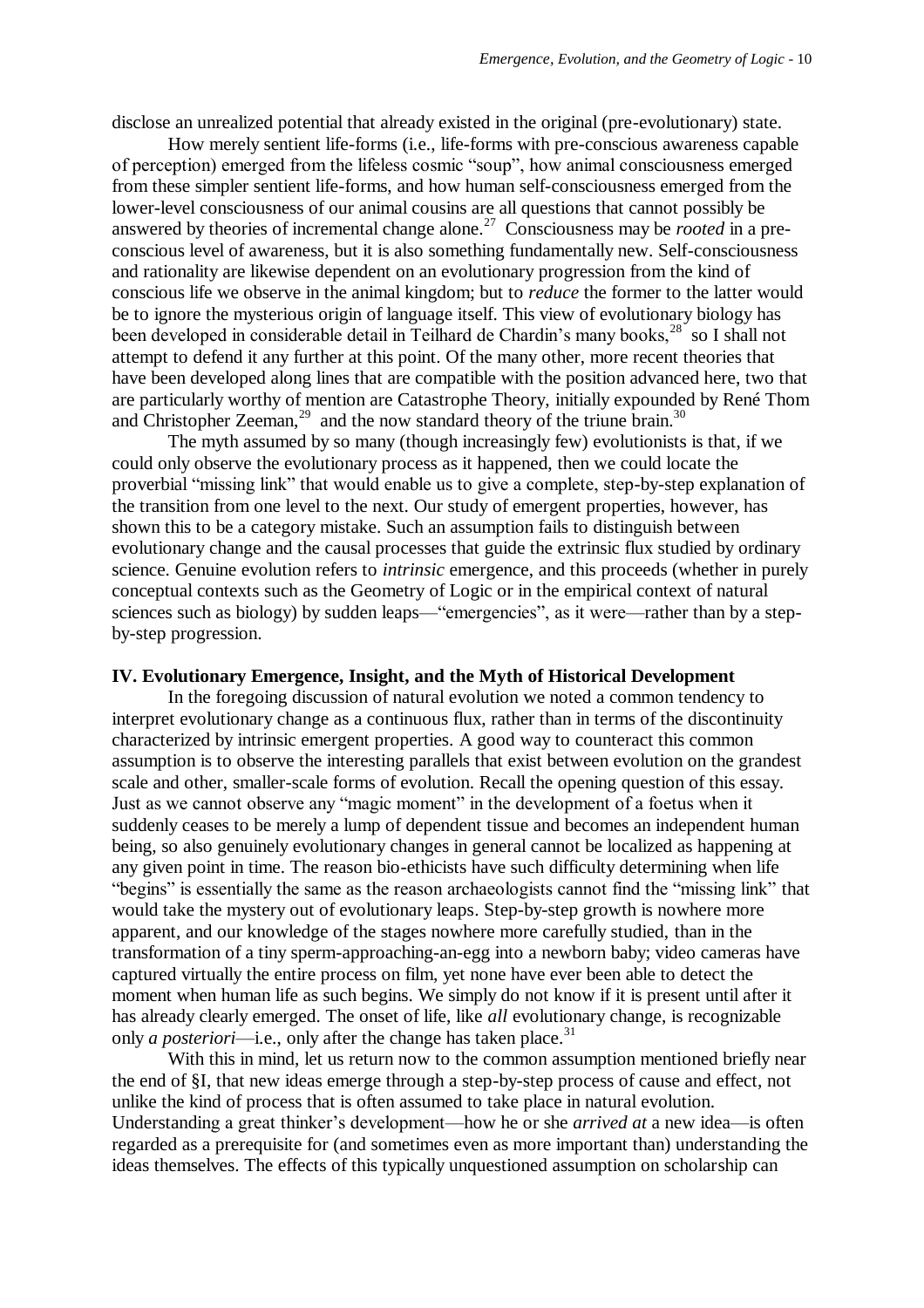range from a very legitimate conviction that such historical knowledge will *assist* one in forming a good interpretation, to an illegitimate belief that the latter is impossible without (and can perhaps even be replaced altogether by) the former. Obviously, gaining insight into the historical factors that gave rise to a given idea can *help* us understand the idea. But if a new idea arises (as I believe great ideas typically do) as an intrinsic emergent property in relation to its historical roots (i.e., as a leap rather than as a step), then a detailed knowledge of its historical background (though unquestionably helpful) is not as *essential* as it is often assumed to be.  $32$ 

Our study of the logic of emergence reveals that this "myth" (i.e., unquestioned assumption) can be applied properly only to properties (in this case, ideas) that arise through an *extrinsic* emergent process. The far more interesting, *intrinsic* emergent properties (such as insights, in the case of human thought processes) always manage to elude the grasp of those who seek to tie them down in this way. Once this distinction is recognized, scholars in all disciplines will be empowered to make more accurate assessments of the way old ideas pass away and new ideas emerge. An example from the history of philosophy may help to clarify how important this can be for anyone involved in the task of interpreting another person's ideas.

The old "patchwork" interpretation of Kant's *Critique of Pure Reason*, advanced during the first half of the twentieth century by Erich Adickes in Germany and Norman Kemp Smith in the U.K., is a case in point. These scholars and those who followed their lead assumed that by carefully estimating the date when Kant wrote each of his various arguments they could reconstruct a step-by-step account of how Kant developed his ideas; they then attempted to explain apparent inconsistencies as due merely to Kant's tendency to forget what he had previously written as his ideas evolved. One paragraph may be judged to be a late addition, while the next may be regarded as a leftover from an earlier way of thinking. In some cases, such an analysis may succeed in recovering the actual *flow* of Kant's (or any other scholar's) thinking, in its chronological development (i.e., its flux); but it will never reveal the *evolutionary* source of his new insights. By completely ignoring Kant's own emphasis on the systematic coherence of his philosophy, this historical approach provides an easy excuse for the interpreter to avoid the difficult task of finding a higher perspective that enables us to fit all Kant's ideas together into a coherent whole. Moreover, it neglects the fact that insights (especially those of a truly great thinker, such as Kant) are more likely to emerge as leaps than as steps.

Where, then, do insights come from? Such a question, as our overview of the Geometry of Logic in §II so clearly illustrates, can only be answered from the perspective of the next higher stage of an evolutionary process. In the case of human rationality, this suggests that the origin of our insights, of the new ideas that characterize the historical development of any creative thinker, is fundamentally inexplicable when viewed from our current evolutionary stage. This leaves us with one of two alternatives: we can simply admit our ignorance and stop trying to answer the question, or we can postulate the existence of a higher level in the evolution of consciousness and try to imagine what it would be like to view human rationality from that perspective.<sup>33</sup>

The second option, for those who are willing to take it—something nobody content with the first option can be forced to do—suggests an interesting way of applying the logic of emergence to the question of God's existence. The study of how intrinsic emergent properties have evolved in life-forms gives rise to the possibility of developing a theological proof "from evolution". Such a proof could take two forms. First, it could argue on the basis of the evolution of consciousness that insights themselves (i.e., the experience of thinking a thought that has an intrinsic emergent character) must come from a higher-level consciousness that somehow transcends human consciousness. The problem here is that the way ideas emerge in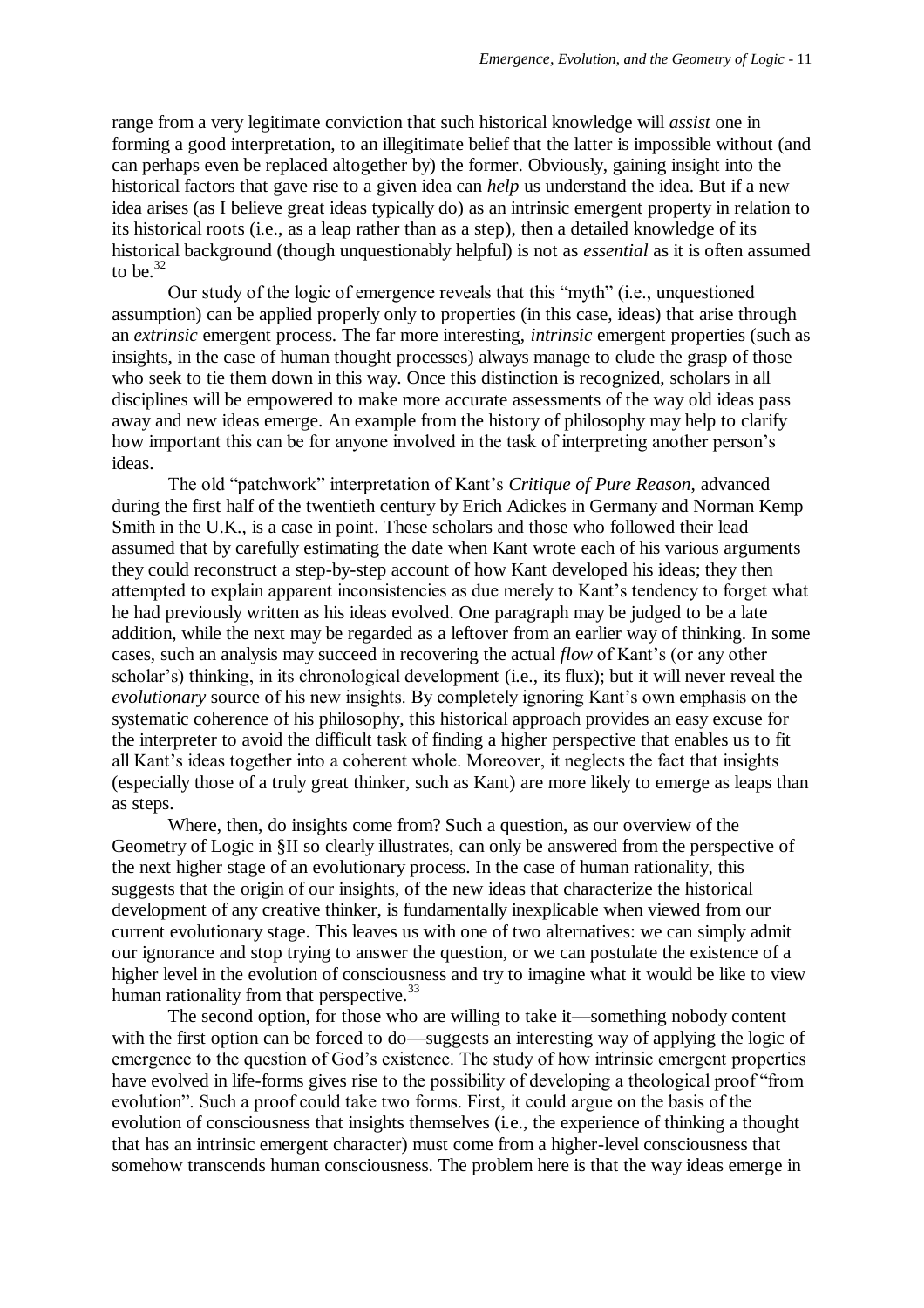the minds of rational beings can also be explained (though I believe only partially) in the fluctuating terms of extrinsic properties—properties that can and often do eventually become mergent, as explained in §I.

A second form of the theological proof from evolution could start not from insight (i.e., the peculiarly human ability to think new thoughts), but from the inexplicable fact that natural phenomena other than life-forms also emerge. The principle of continuous development postulated by the theory of Natural Selection can explain only *extrinsic* mergence and emergence, not their intrinsic counterparts. For as suggested above, such properties can change and develop only by combining old properties of existing objects in new ways. "There is nothing new under the sun" is a basic principle of extrinsic properties. Any surprise that may characterize our experience of extrinsic emergence is due not to the property being genuinely *new*, but merely to our cultural conditioning. If red ink is used to print this essay, this fact will not imply that red-inked-essays have in any way *evolved*; such a possibility has obviously been here all along, waiting to surprise us—and could even become a mergent property of scholarly essays, should the process of flux yield to stagnation at some point. But if, by contrast, genuinely new properties emerge instead—that is, if evolution (defined in terms of intrinsic emergence) happens—and if the origin of such changes cannot be attributed to human rationality (as in the case of new *ideas*), then a gaping hole is left in our explanatory scheme. That hole could be filled, at least potentially, by God.

In this essay I have not even begun to construct a formal argument for God's existence based on the discovery of intrinsic emergent properties in evolutionary processes. At most, I have merely established a framework for constructing such an argument. The argument could be two-pronged: beginning from the nature of emergence in the Geometry of Logic (as outlined in §II), it would demonstrate that intrinsic emergence requires a higher-level perspective in order for the source of a lower-level property to be fully identified; the argument would proceed to examine particular examples of natural evolution, arguing that the only way the emergence of such intrinsic properties could ever be adequately explained (if an explanation is desired) would be to trace them to a Being who is somehow at a higher-level of evolution than human consciousness on the one hand and at a higher level of evolution than the material world on the other. That is, just as the evolution of human rationality (with its capacity for insight) can be explained only by referring to the emergence of a higher-level mental reality, so also the evolution of physical properties in nature can be explained only by regarding them as rooted in the emergence of a higher-level physical reality. Although such teleological explanations are far from being generally accepted by philosophers and scientists these days, they do find significant *prima facie* support from our study of how emergence functions in the Geometry of Logic.

The foregoing answer to the question of how evolutionary changes emerge remains admittedly tentative at this point. However, I believe it is the only answer possible, given the limitations imposed upon us by the logic of emergence. The illustration of how emergence functions with *logical necessity* in the Geometry of Logic provides irrefutable evidence that intrinsic properties do emerge, at least in a purely mathematical context; and evolutionary biology supplements this with numerous examples of such emergent leaps in nature. Unfortunately, taken on its own terms, the possibility of such intrinsic emergence is unexplainable. It simply *happens*. <sup>34</sup> Those who are dissatisfied with such a conclusion do have recourse to a way out of the dilemma, but the way of escape remains as hypothetical as the proposed solution—until the day when human rationality itself evolves in such a way that our own higher level of understanding emerges.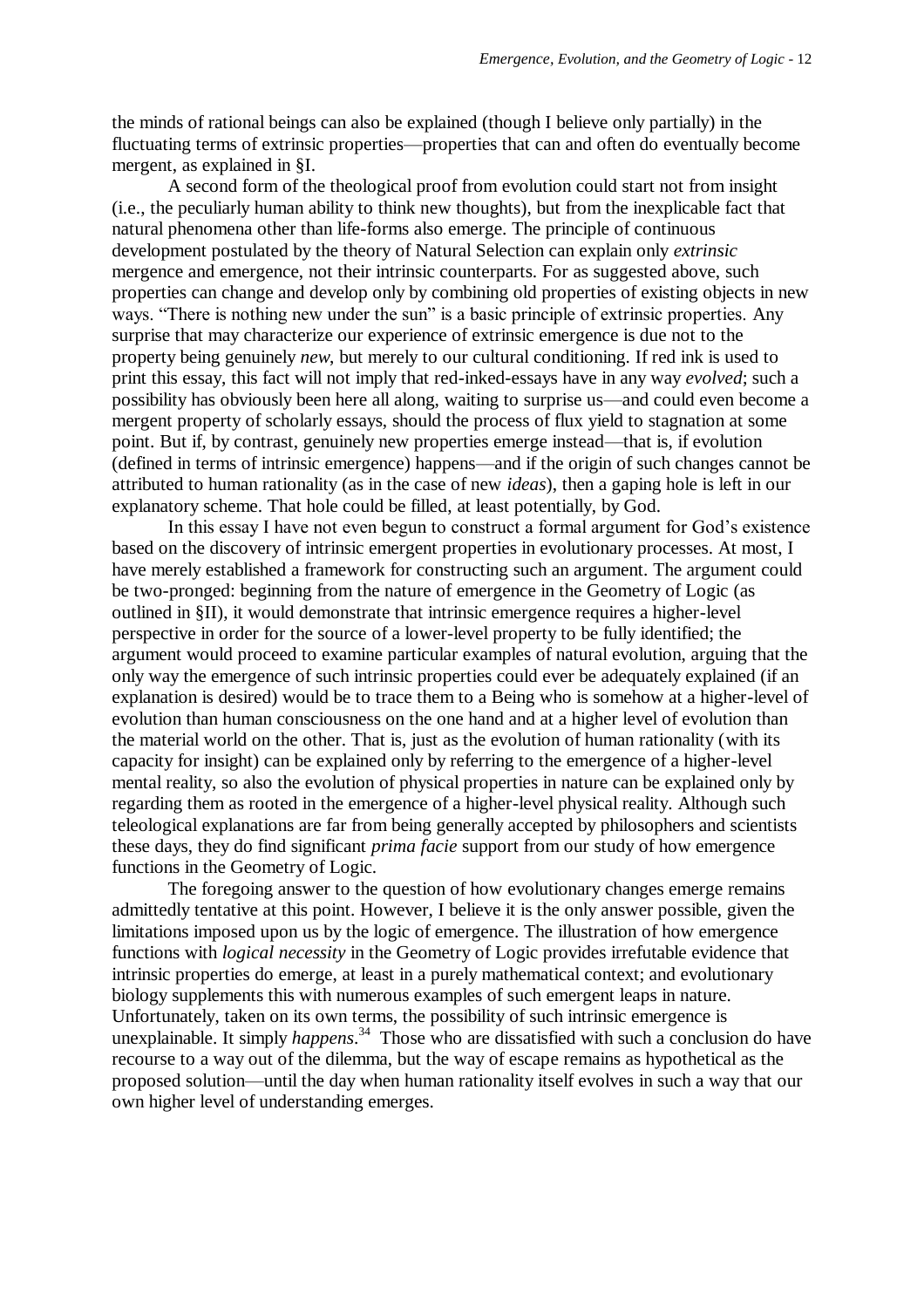# **FOOTNOTES**

<sup>1</sup> I would like to thank three anonymous reviewers of a previous draft of this essay for providing criticisms and suggestions that prompted numerous improvements, such as the addition of the present paragraph providing historical contextualization. However, in keeping with my argument in §IV, this contextualization should not be regarded as exercising a direct causal influence on the ideas I present in this paper.

<sup>2</sup> C.L. Morgan, *Emergent Evolution* (New York: Holt, 1923). Morgan was a biologist more than a philosopher, but he appealed explicitly to Lewes in countering the reductionist trend in early twentieth century psychology with the claim that a gradation of different levels of mentality exists across different animal species.

<sup>3</sup> In *Space, Time, and Deity* (London: Macmillan, 1920), Alexander (influenced by Morgan) develops a theory of emergence that is probably the closest of all these early defenders of emergence to that of contemporary non-reductive materialism: even though the neurochemical level of reality is the ultimate foundation of all conscious life, the latter level emerges from the former in such a way that explanations at this higher level cannot be reduced to those at the lower level. Nevertheless, Alexander, like standard non-reductive materialists today, regards this emergence as causally linked in such a way that (all physical factors being known) prediction *could* take place between levels. Emergence, according to Alexander, only reveals new *qualities*, not fundamentally new realities.

<sup>4</sup> C.D. Broad, *The Mind and Its Place in Nature* (London: Routledge & Kegan Paul, 1925). Broad expands the application of emergent thinking beyond the issues of the origin of life and mind, applying it to the question of whether any given science (such as chemistry) is reducible to another (such as physics). For Broad emergence is the chief alternative to a mechanistic view of nature whereby all sciences ultimately reduce to one. In Broad's view, the laws and principles of each specific science *cannot* be predicted from knowledge (even a complete knowledge) of the lower, more general levels of science alone. Instead, "we must wait till we meet with an actual instance of an object of the higher order before we can discover such a law" (p.79). What emerges, on this view, really is something new.

5 Scientists often merely assume that such emergence takes place. See, for example, *Higher Brain Functions: Recent explorations of the brain's emergent properties*, ed. Steven P. Wise (New York: John Wiley & Sons, 1987); none of the contributors shows any awareness that there might be philosophical problems arising out of the very notion of emergence. Probably the most important writer on emergence during the middle half of the twentieth century was the chemist-philosopher, Michael Polanyi, though his work is often neglected by mainstream philosophers. For an exception to this trend, see the special issue on emergence in *Tradition and Discovery* XXIX.3 (2003), especially Philip Clayton's article, "Emergence, Supervenience, and Personal Knowledge", pp.8-19.

<sup>6</sup> Non-reductive materialism remains popular despite the serious criticisms advanced by Jaegwon Kim, especially in his influential article, "Making Sense of Emergence", *Philosophical Studies* 95 (1999), pp.3-36; hereafter abbreviated "MSE". The most important of Kim's numerous earlier essays on this and related subjects are compiled in his book, *Supervenience and Mind: Selected philosophical essays* (Cambridge: Cambridge University Press, 1993); see especially chapter 8, "Supervenience as a Philosophical Concept", and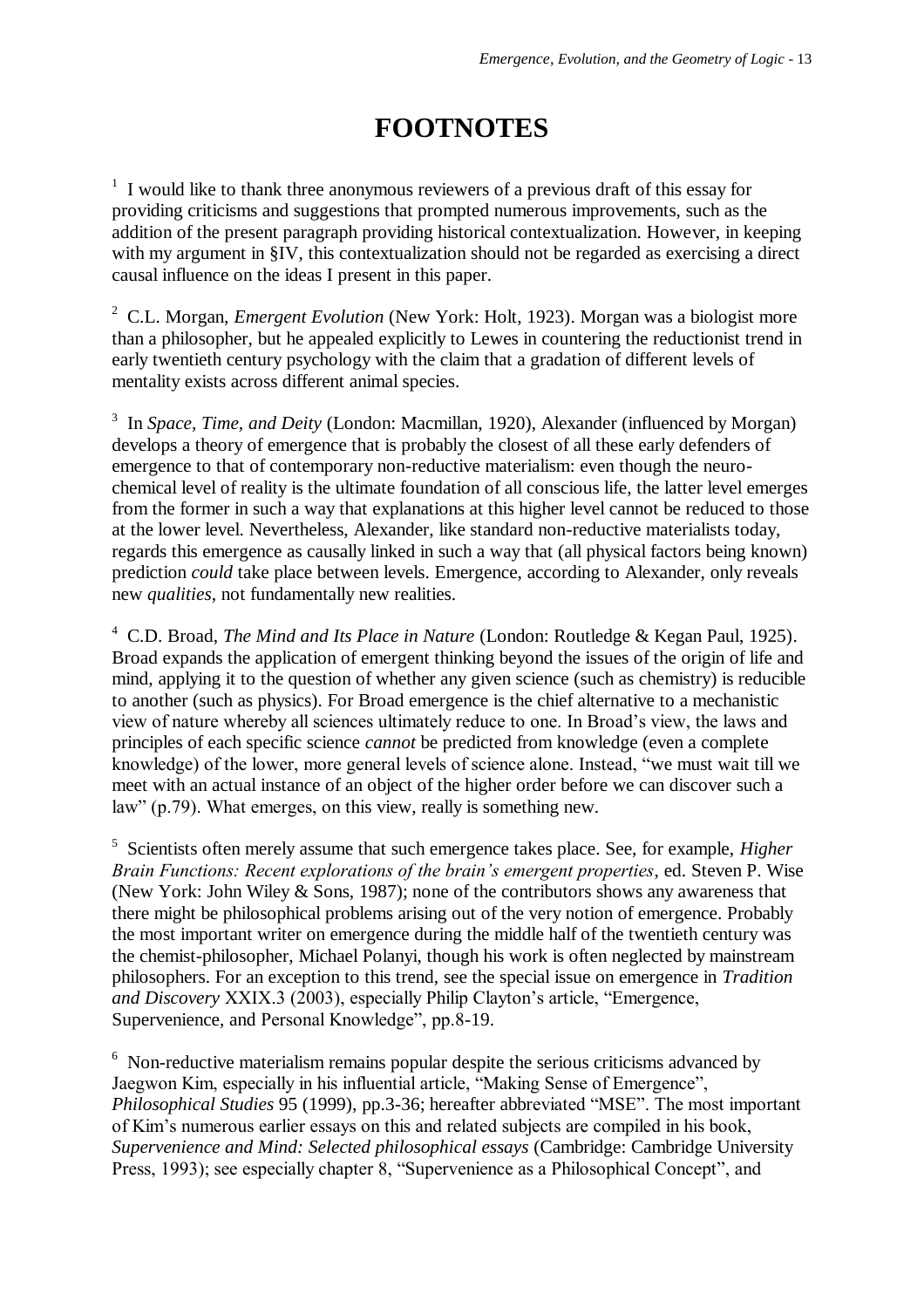chapter 14, "The Myth of Non-reductive Materialism". Kim develops his position still further in *Mind in a Physical World: An essay on the mind-body problem and mental causation*  (Cambridge, Mass.: The MIT Press, 1999). For a good example of a philosopher who has not been put off by Kim's skepticism, see Mario Bunge's *Emergence and Convergence: Qualitative novelty and the unity of knowledge* (Toronto: University of Toronto Press, 2003); hereafter *E&C*. This *tour de force* interprets emergence within the context of systems theory, relating it to a wide range of scientific, philosophical, and cultural (e.g., socio-economic) issues.

 $<sup>7</sup>$  Recent works on emergence are far too numerous to list here. For a detailed summary of</sup> the history of emergence in philosophy, see "Emergent Properties" in *The Stanford Encyclopedia of Philosophy*, http://plato.stanford.edu/entries/properties-emergent/. Robert Van Gulick surveys the recent literature in "Reduction, Emergence and Other Recent Options on the Mind/Body Problem: A Philosophic Overview", *Journal of Consciousness Studies* 8.9- 10 (2001), pp.1-34, the first article in a special issue on emergence. Tim Crane, *Elements of Mind: An introduction to the philosophy of mind* (Oxford: Oxford University Press, 2001**)**, offers a helpful summary and analysis of the key issues (see especially pp.62-66). See also Mark C. Taylor's intriguing book, *The Moment of Complexity: Emerging network culture* (Chicago: University of Chicago Press, 2001). Interest in all aspects of emergence and its applications reached a new peak in 1999, with the founding of the journal *Emergence: Complexity & Organization* (see http://emergence.org).

 $8\,$  For an example of a typical scholarly exchange relating to this issue, see D. Wiggins, "The Sense and Reference of Predicates: A Running Repair to Frege's Doctrine and a Plea for the Copula", *Philosophical Quarterly* 34 (1984), and P.F. Strawson's response: "Concepts and Properties *or Predication and Copulation*", in P.F. Strawson, *Entity and Identity and Other Essays* (Oxford: Clarendon Press, 1997), pp.85-91.

<sup>9</sup> Kim himself admits that, even if ontological emergence is rejected as an impossibility as a result of the serious problems he raises concerning how "downward causation" could possibly function (see "MSE", pp.28-33), the notion of such causation (and the whole theory of emergence along with it) could be salvaged "by giving it a *conceptual* interpretation" (p.33), as describing "levels within our representational apparatus, rather than levels of properties of phenomena in the world." Such a *conceptual* approach is precisely what I adopt in §II, though I also make some tentative ontological applications in later sections.

<sup>10</sup> Kim rightly observes (in "MSE", p.19) that this feature of emergentism, this "talk of 'levels' … has thoroughly penetrated not only writings about science, including of course the philosophy of science, but also the primary scientific literature of many fields." See note 5, above, for several examples. By demonstrating how the Geometry of Logic illustrates the emergence of new levels in a purely mathematical (a priori) context, I intend to provide a useful mapping tool to those scientists whose empirical research requires them to deal with such levels.

<sup>11</sup> See for example, Palmquist, S.R.: 1992, "Analysis and Synthesis in the Geometry of Logic", *Indian Philosophical Quarterly* 19:1, pp.85-108, and Chapter 5 of Palmquist, S.R.: 2000, *The Tree of Philosophy*4. Hong Kong: Philopsychy Press. My most detailed application of the Geometry of Logic has been in my various writings on Kant, especially Chapter III of Palmquist, S.R.: 1993, *Kant's System of Perspectives: An architectonic interpretation of the Critical philosophy*. Lanham: University Press of America. The full defense of this assumption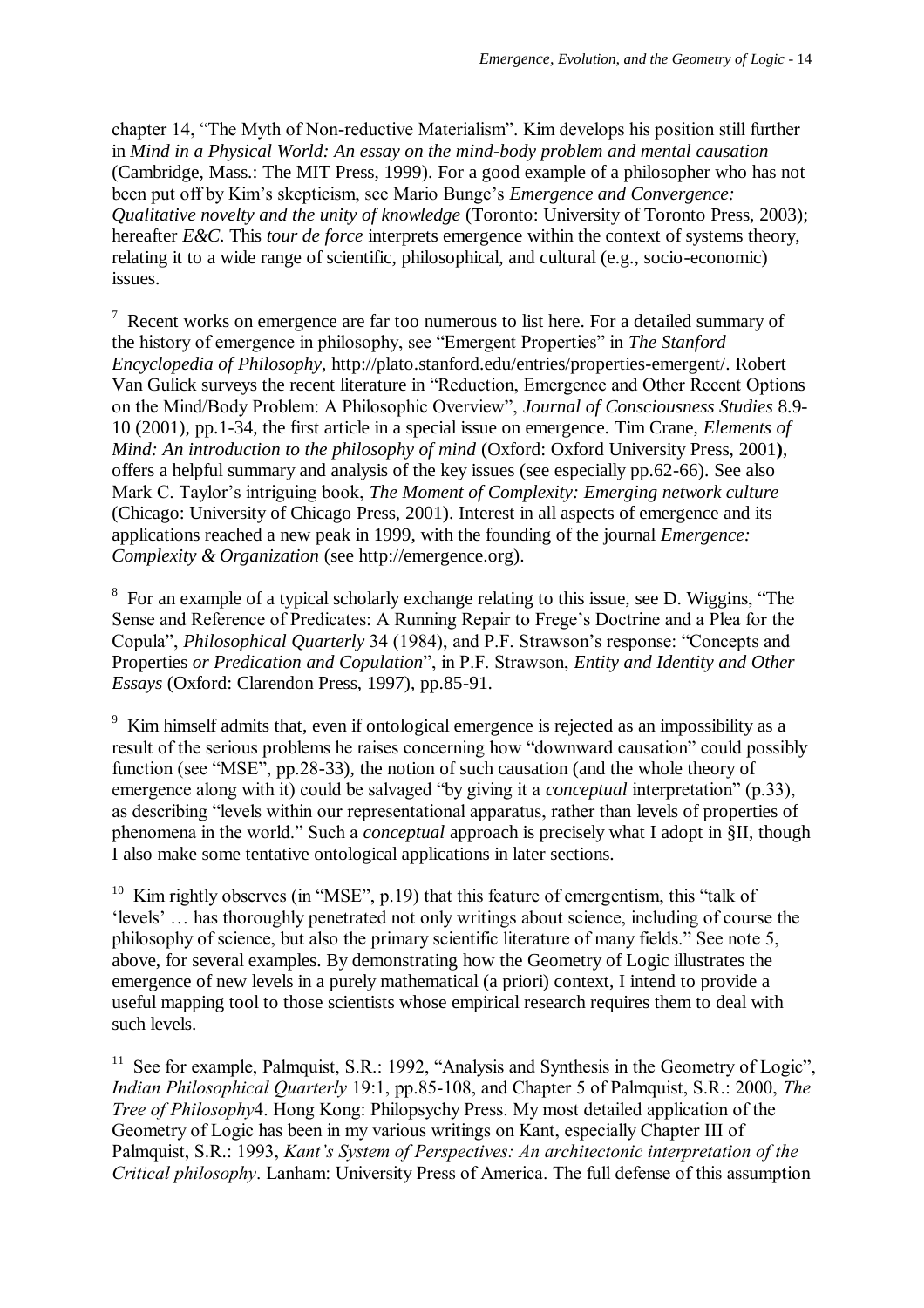regarding the parallels between logic and geometry is contained in my unpublished monograph, *The Geometry of Logic* (draft available at http://www.hkbu.edu.hk/~ppp/gl/toc.html).

 $12$  Morgan, following Lewes, refers to such non-emergent properties as "resultant" (see note 2). Kim adopts their use of this term in "MSE" (see pp.6-8,21-22), as does Bunge in *E&C* (see chapter 1, especially p.16). The term is misleading, however, inasmuch as emergent properties "result" from the basal conditions at the lower levels of complexity just as much as mergent properties do. As Kim points out, the defining feature of resultant properties, in contrast to emergent properties, is that only the former "are predictable from lower-level information" (21), as provided by "a system's total microstructural property" (p.7). Neither Kim nor Bunge raise the issue of whether "resultant" is adequate as a technical term, so neither attempts to provide a better one, as I have done here by proposing the use of "mergent".

 $13$  Kim also uses both of these words ("MSE", pp.6,10-11,18,34), yet does not attempt to explain their meaning in any technical way. He does state in passing that "nonintrinsic" properties are "relational with respect to other properties in [the material base]" (pp.10-11); that is, they arise contingently out of one or more mergent properties. As an example of an extrinsic property Kim cites "being 50 miles to the south of Boston" (p.34). Bunge also contrasts "intrinsic" with "relational" in *E&C* 17, but makes minimal use of the distinction.

 $14$  This distinction is closely related to the traditional analytic-synthetic distinction, where intrinsic properties would be definable as analytic, with extrinsic properties being synthetic. However, I have avoided this terminology throughout this essay because of the many problems associated with it. For a thorough discussion and reinterpretation of this more traditional distinction, see Palmquist: 1993, *Kant's System of Perspectives*, especially pp.111- 120; and Palmquist, S.R.: 1987, "A Priori Knowledge in Perspective: (I) Mathematics, Method and Pure Intuition", *The Review of Metaphysics* 41:1, pp.3-22.

. Although Kim is correct to say that "the boundary between what's conceptual and what isn't is certain to be a vague and shifting one" ("MSE", p.11), this does not, in my view, render such distinctions useless. Rather, as Bunge recommends, we should always seek to employ both analysis and synthesis as complementary methodological functions (*E&C* 24-25).

 $15$  I am not here attempting to defend these claims, but merely summarizing the essential features of claims I have defended at great length elsewhere (see note 11).

<sup>16</sup> See for example, Maria Beesing, Robert J. Nogosek, and Patrick H. O"Leary, *The Enneagram: A Journey of Self Discovery* (Denville, New Jersey: Dimension Books, 1984). The relationship between the Enneagram and Jung's theory of personality types is discussed in Palmquist, S.R.: 1997, *Dreams of Wholeness: A Course of Introductory Lectures on Religion, Psychology, and Personal Growth*. Hong Kong: Philopsychy Press, pp.177-185.

<sup>17</sup> See Immanuel Kant, *Critique of Pure Reason* (1781/1787), Chapter I of the Analytic of Concepts. I demonstrate the precise 12CR structure of Kant's table of the logical forms of judgment (from which he derives the twelve categories) in Section III.3 of *Kant's System of Perspectives* (1993).

<sup>18</sup> Most interpreters regard Jung's types as a 16-fold theory (i.e., a 4LAR); but I have argued in "Perspectives in Counseling: Kant's Categories and Jung's Types as Models for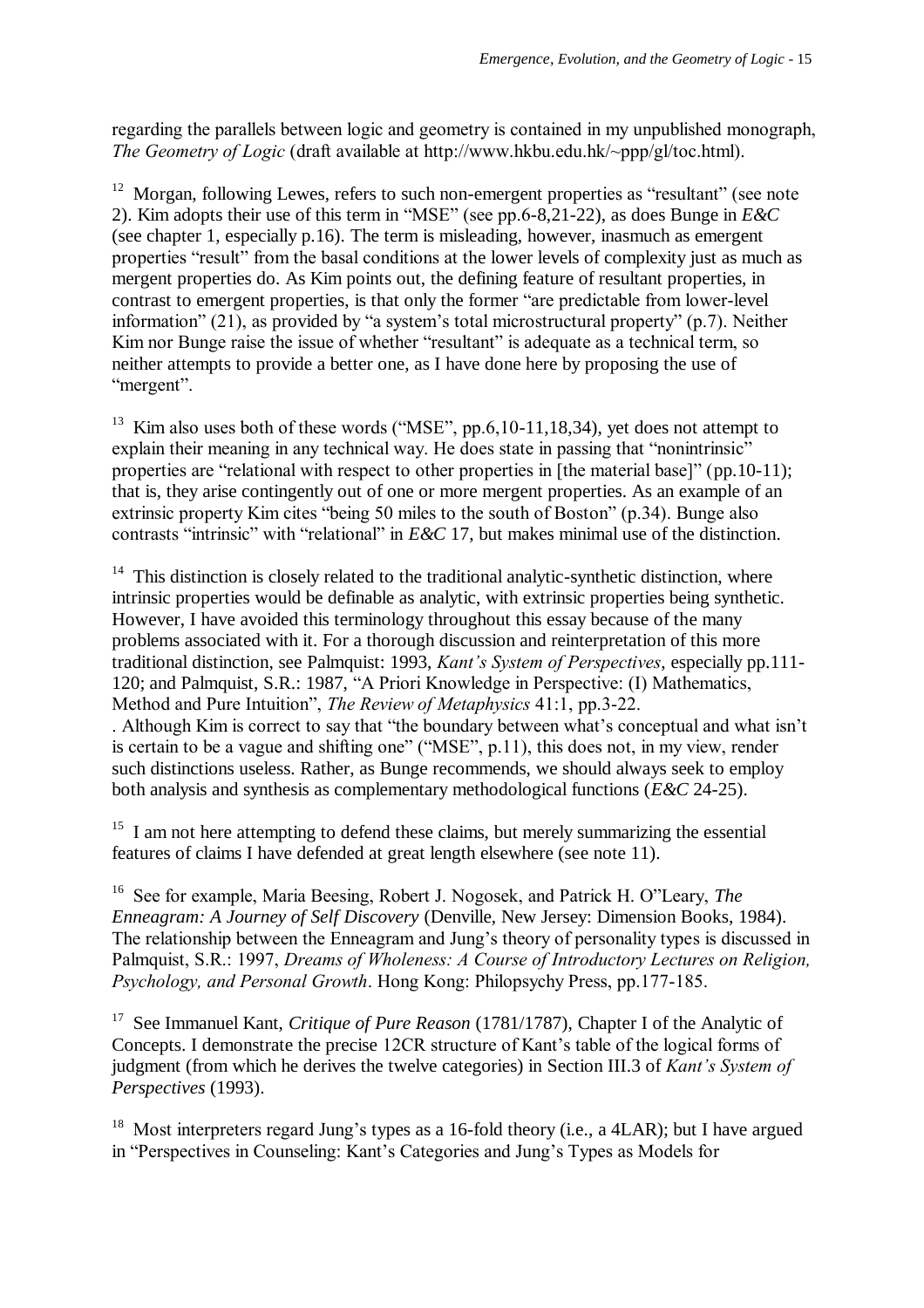Philopsychic Counseling" (forthcoming; draft available at http://www.hkbu.edu.hk/~ppp/srp/arts/PiC.htm).

that it can also be interpreted as a 12CR. In either case, its highly logical structure is one of its most significant (yet often ignored) features.

 $19$  Quantum physicists are far from being in agreement over how best to describe the fundamental building-blocks of the physical world; but what is typically called the "standard model" nowadays portrays a system consisting of six quarks and six leptons, for a total of twelve basic sub-atomic particles. Both types of fundamental particle are further divided into three pairs of opposites (i.e., negatively or positively charged). If each triad constitutes a 1LSR (an admittedly debatable assumption), then the whole system would be a 12CR, with the basic 2LAR consisting (as usual) of two twofold distinctions: quark (+) vs. lepton (-); and positively (+) vs. negatively (-) charged. That is, the 2LAR that underlies all material substance is: positively charged quarks  $(++)$ , positively charged leptons  $(-+)$ , negatively charged quarks (+-), and negatively charged leptons (--). I discuss various philosophical implications of quantum physics in "Quantum Causality and Kantian Quarks" (forthcoming; draft available at: http://www.hkbu.edu.hk/~ppp/srp/arts/QCKQ.htm).

<sup>20</sup> This feature is explained in more detail in Chapter 5 of Palmquist: 2000, *The Tree of Philosophy*; and in Section 2.1 of Palmquist: *The Geometry of Logic*.

 $21$  This becomes particularly evident when actual examples of synthetic relations are examined: the synthetic component always contains more than just a combination of the two opposites that went before it. This mysterious and unpredictable feature of synthetic logic, wherein opposites unite in the form of a newly emerging reality, is reflected by the convention of labeling the third term "x".

<sup>22</sup> Here I am assuming that "emergence" refers to the unified whole of a more complex "level" of reality (or logical level, in the case of the Geometry of Logic). Bunge employs a diagram that has a similar logical structure to Figures 1-3, combined (i.e., a system consisting of one element, branching to a system consisting of two elements, and from there to a system with four elements); but he labels the movement *from* the fourfold *to* the unity as "emergence" and the reverse movement (i.e., the movement *toward* the more complex level) as "submergence" (*E&C*, p.15). This is clearly an error—though it is apparently an error only in Bunge's diagramming skills, since elsewhere he recognizes that emergence occurs at levels where *more* complexity is exhibited. The idea Bunge appears to be presenting with his diagram is that when emergence happens all the complexity is unified under a single organizing principle, as when an "organism" (e.g., a human body) unites numerous "organs" (heart, lungs, brain, etc.). But if this is what Bunge had in mind, he should have introduced different terms, such as "*con*vergence" (for the movement toward unity) and "*di*vergence" (for the movement toward complexity), in order to avoid giving the technical term, "emergence" multiple meanings. Bunge rightly assumes throughout his book that emergence happens only within *systems*, where a system is "an object with a bonding structure" (p.20). On this definition, the Geometry of Logic qualifies as one such system and can therefore exhibit the characteristics of emergence. Bunge later proposes a more complex, four-fold definition of a system, in terms of "composition", environment", "structure", and "mechanism" (p.35)— characteristics that together constitute a perfect 2LAR.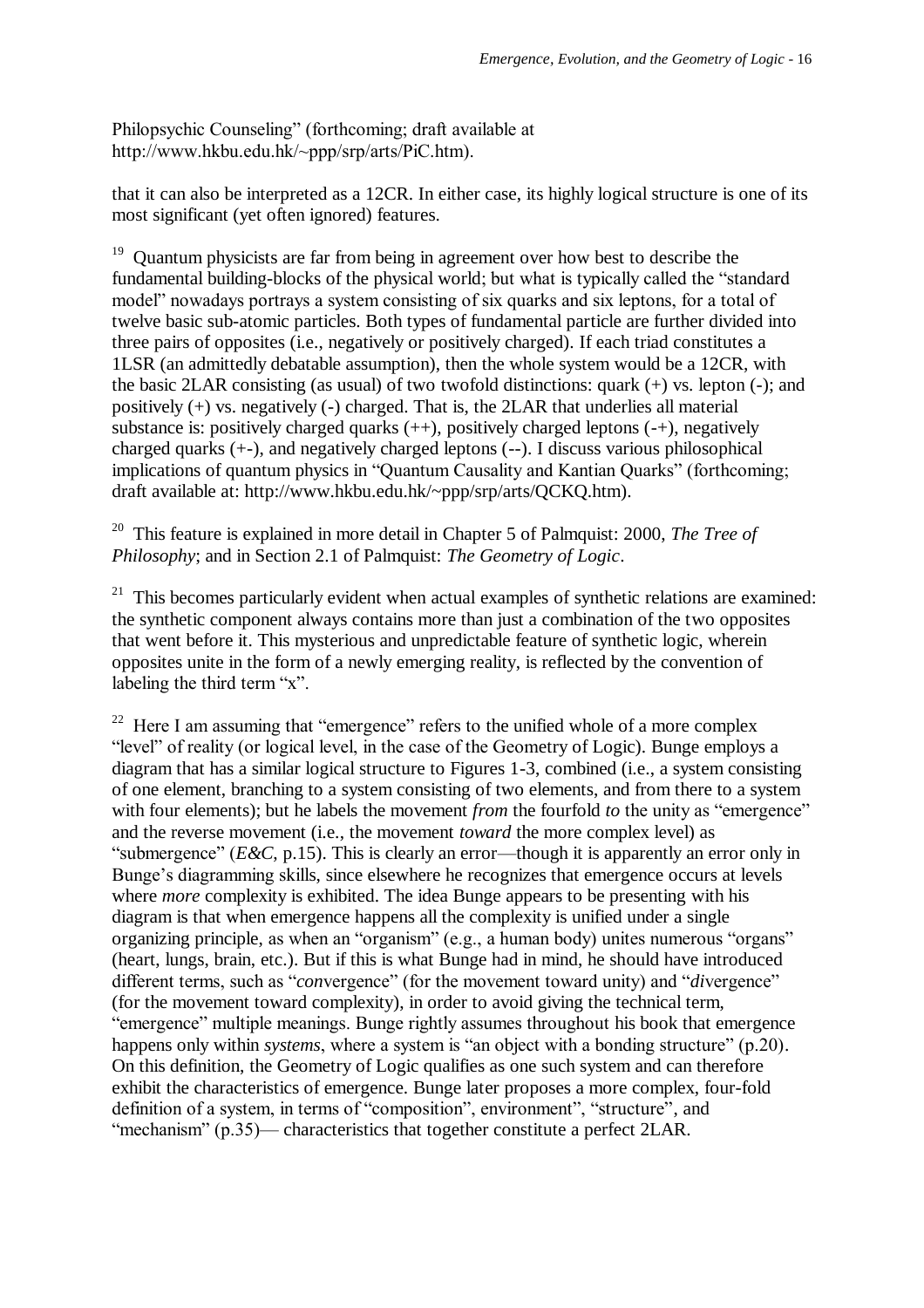<sup>23</sup> See Benoit B. Mandelbrot, *The Fractal Geometry of Nature* (New York: W.H. Freeman, 1983). Fractal geometry, the geometry of spaces presumed to have fractional dimensionality, was among the earliest forms of chaos theory; as such, it is at the opposite end of the spectrum of geometrical complexity as the Euclidean system. Fractals have the paradoxical feature that properties appearing at first to be emerging chaotically, as random changes following no predetermined pattern, eventually develop into patterns that repeat themselves in a clearly discernable way over and over again. In other words, extrinsic emergent properties come to be regarded as extrinsic mergent properties as the geometrical pattern (the "fractal") is viewed at higher and higher levels of complexity.

<sup>24</sup> A "perfect" relation in the Geometry of Logic is one that is "complete"—i.e., one wherein all components represent real possibilities. By contrast, any relation wherein one or more components are either logically impossible or empirically unrealizable is "imperfect".

 $25$  The decision as to how to correlate each concept with a specific part of the map is to some extent arbitrary. Because the map is symmetrical, it can be rotated or flipped at will without changing the *logical* relations between its parts. What is far more important is to establish the relative relationships between each term, so that any alternative way of mapping the same 2LAR could be rendered identical to any other simply by changing the orientation of the diagram. I have outlined and defended the mapping conventions I use in *The Geometry of Logic* (see especially Section 2.2) and in the various other publications listed in note 11, above.

<sup>26</sup> Immanuel Kant, *Opus Postumum*, tr. Eckart Förster (Cambridge: Cambridge University Press, 1993); see e.g., pp.13,37.

 $27$  This problem tends to be glossed over by scientists who employ the concept of emergence in the course of explaining such evolutionary changes. See, for example, Jon H. Kaas, "The Organization and Evolution of Neocortex", in Wise (ed.), *Recent Explorations* (see note 5, above), pp.347-378. Kaas states, matter-of-factly: "Mammals emerged from reptiles about 250 million years ago" (p.359); he even provides a table showing the various branches in this "phylogenetic tree" (p.360), though he does admit that "[t]here are many uncertainties about the branch points and time course of this radiation" (p.359). Nowhere does he explain where the *new elements* come from, nor even acknowledge this as a problem.

<sup>28</sup> See especially Pierre Teilhard De Chardin, *The Phenomenon of Man* (New York: Harper & Row, 1959).

 $29$  This theory's distinction between continuous and discontinuous change is roughly equivalent to the distinction I have made between flux and evolution. For a good introduction, see *Catastrophe Theory: A Revolutionary Way of Understanding How Things Change* (London: Penguin, 1978).

<sup>30</sup> See e.g., Paul D. MacLean, *The Triune Brain in Evolution: Role in Paleocerebral Functions* (New York: Plenum Press, 1990). MacLean persuasively argues that the brain has three layers that correspond directly to the three major evolutionary changes that have affected life on earth: the Reptilian Brain governs sentience; the Mammalian Brain governs our conscious awareness; and the Neocortex governs the higher processes of rationality.

 $31$  This strongly suggests that intrinsic emergence has the epistemological status of analytic a posteriori: the fact that an evolving property is intrinsic makes it *analytic*; the fact that it